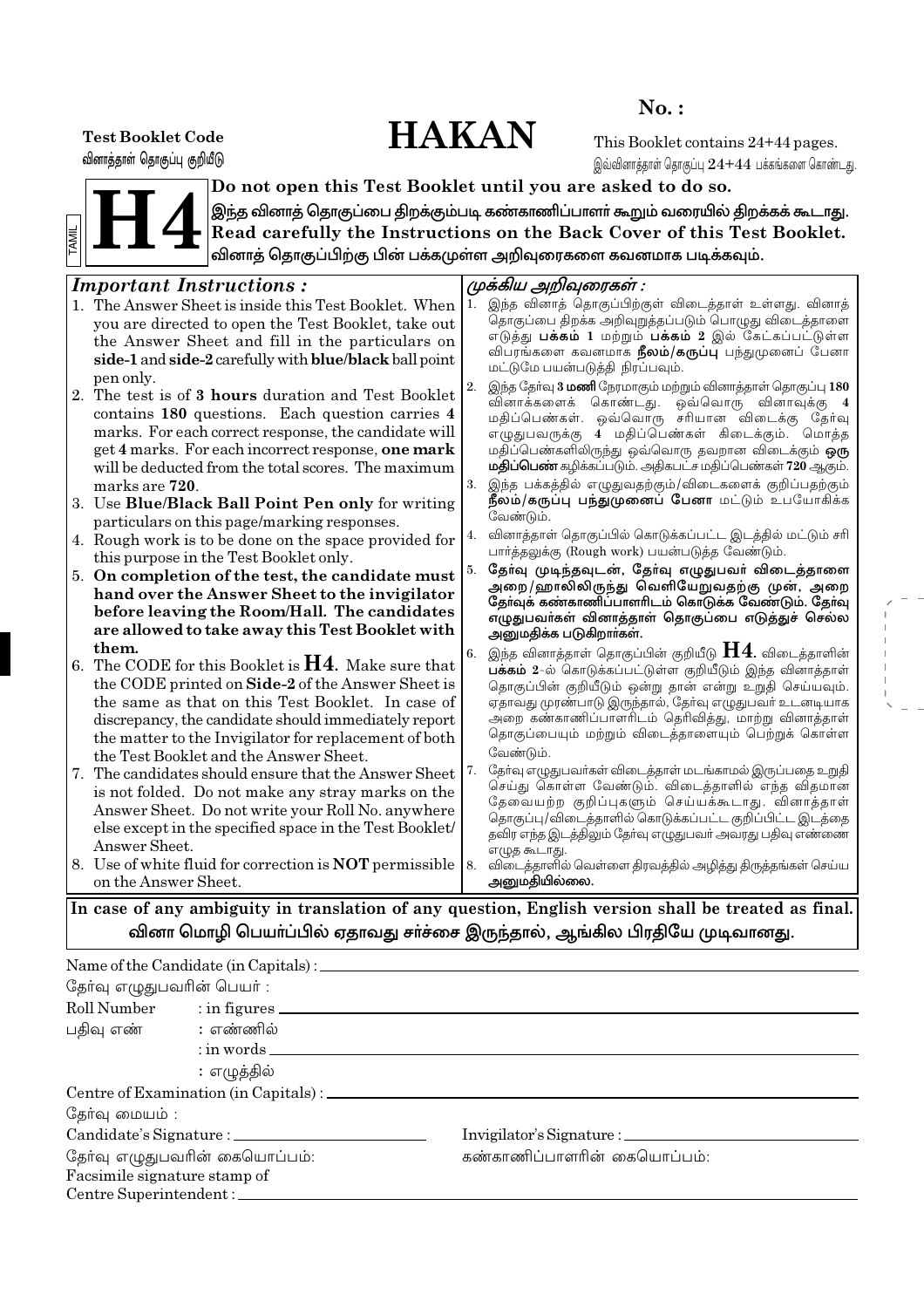$\mathbf{1}$ . ஒற்றையணு வாயு ஒன்றின் சராசரி வெப்பவியல் ஆற்றல், என்பது : (kR என்பது போல்ஸ்ட்மென் மாறிலி மற்றும் T, தனி வெப்பநிலை)

(1) 
$$
\frac{7}{2}
$$
 k<sub>B</sub>T  
\n(2)  $\frac{1}{2}$  k<sub>B</sub>T  
\n(3)  $\frac{3}{2}$  k<sub>B</sub>T  
\n(4)  $\frac{5}{2}$  k<sub>B</sub>T

 $\overline{2}$ பின் வரும் வரைபடங்களில், தாமிரக்கின் மின்தடையெண் (p) வெப்பநிலை (T) -யோடு அடையும் வேறுபாட்டை உணர்த்துவது எது ?



- போர் மாதிரி, பின்வருவனவற்றில் எதற்கு 3. பொருந்தமற்றதாக அமையும் ?
	- $(1)$ ஒற்றை அயனியாக்கமடைந்த நியான் அணு $(Ne<sup>+</sup>)$
	- ஹைட்ரஜன் <u>அணு</u>  $(2)$
	- ஒற்றை அயனியாக்கமடைந்த ஹீலியம்  $(3)$ அணு $(He<sup>+</sup>)$
	- ட்யூடிரான் அணு  $(4)$

 $\overline{4}$ .  $r_1$  மற்றும்  $r_2(r_1 = 1.5 r_2)$  ஆரங்கள் கொண்ட இரு திண்ம தாமிர கோளங்களின் வெப்பநிலை-யினை, 1 K என்றளவில் உயர்த்துவதற்கு கேவைப்படும் வெப்பளவுகளின் ககவ என்பது :

- $\overline{5}$  $(1)$  $\overline{3}$ 27  $(2)$  $\overline{8}$
- $\frac{9}{4}$   $\frac{3}{2}$  $(3)$
- $(4)$
- <u>r ஆரம் கொண்டதொரு நுண்து</u>ளை குழாய், நீரில்  $5.$ அமிழ்த்தப் படுகிறது. அதில் நீரானது, h உயரம் எழும்புகிறது, நுண்துளையிலுள்ள நீரது நிறை, 5 g ஆகும். 2r, ஆரம் கொண்ட மற்றொரு நுண்துளைகுழாய் நீரில் அமிழ்த்தப் படுகிறது. இந்தக்குழாயில் எழும்பக் கூடிய நீரது நிறை என்பது :
	- $(1)$  $20.0 \text{ g}$
	- $(2)$  $2.5 g$
	- $(3)$  $5.0 g$
	- $(4)$  $10.0 g$
- 1 m நீளம் கொண்ட, ஒதுக்கத்தக்க நிறை கொண்ட 6. திட தண்டு ஒன்றின் இரு முனைகளில், முறையே 5 kg மற்றும் 10 kg நிறை கொண்ட இரு துகள்கள் இணைக்கப்பட்டுள்ளன. 5 kg துகளிலிலிருந்து, ஒருங்கினது நிறை மையம் அமைந்துள்ள தொலைவு, (ஏறக்குறைய):
	- $80 \text{ cm}$  $(1)$
	- $33 \text{ cm}$  $(2)$
	- $(3)$  $50 \text{ cm}$
	- 67 cm  $(4)$
- 599 எனும் ஏற்புத்திறனுடைய ஓர் இரும்புத் 7. தண்டு,  $1200 \text{ A m}^{-1}$  எனும் காந்தமாக்கு புலத்திற்கு உட்படுத்தப்படுகிறது. தண்டு உட்புகுதிறன் செய்யப்பட்ட பொருளின் என்பது:  $(\mu_0 = 4\pi \times 10^{-7}$  T m A<sup>-1</sup>)
	- $2.4\pi \times 10^{-7}$  T m A<sup>-1</sup>  $(1)$
	- $(2)$  $2.4\pi \times 10^{-4}$  T m A<sup>-1</sup>
	- $8.0 \times 10^{-5}$  T m A<sup>-1</sup>  $(3)$
	- $2.4\pi \times 10^{-5}$  T m A<sup>-1</sup>  $(4)$

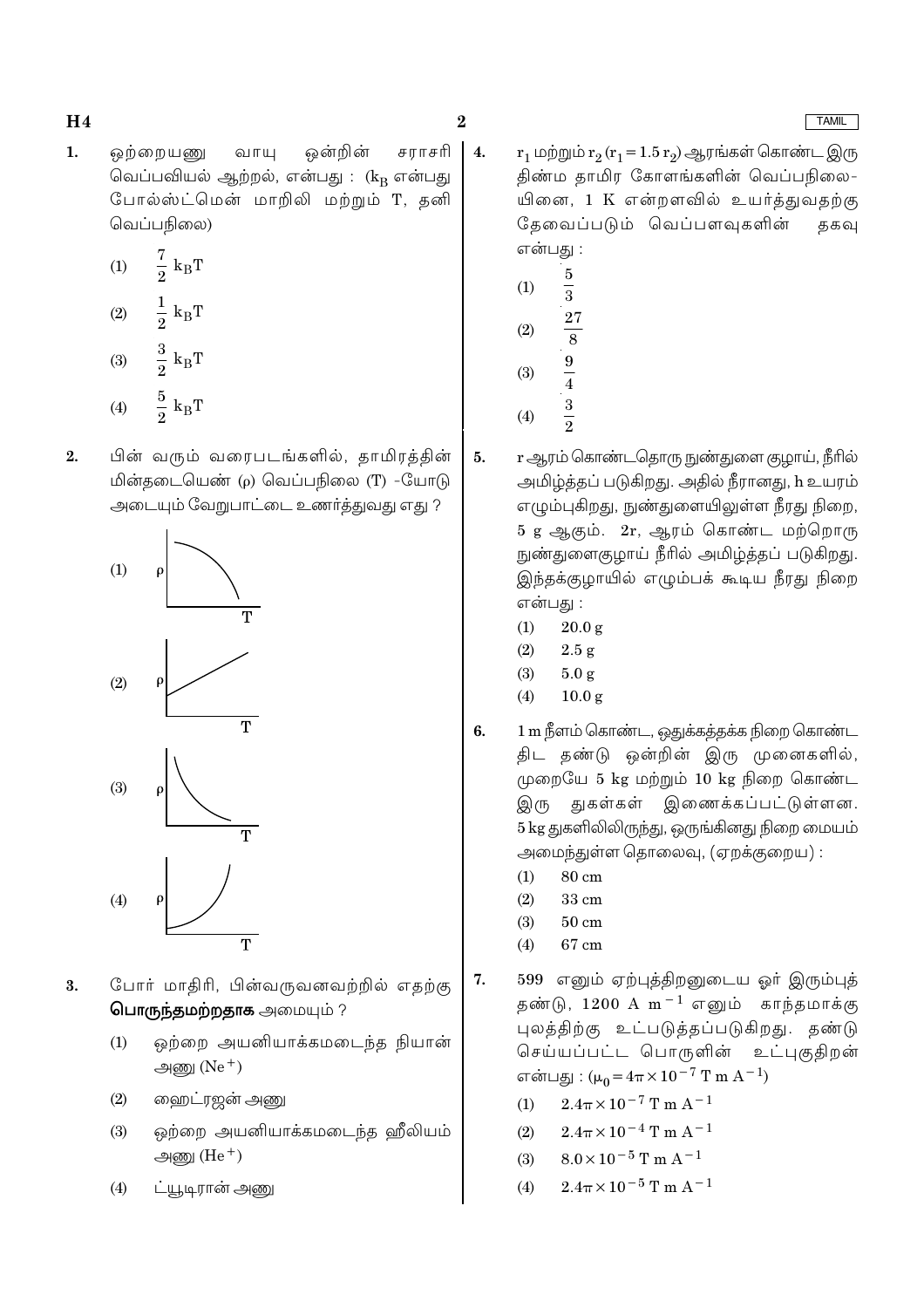- $\frac{235}{92}$ U எனும் யரேனிய ஐஸோடோப், 8. நியூட்ரான் கொண்டு தாக்கப்படும் போது,  $\frac{89}{36}$ Kr மூன்று நியூட்ரானோடு மற்றும் உருவாக்கப்படுவது :
	- $^{103}_{-36}\rm{Kr}$  $(1)$
	- $\frac{144}{56}$ Ba  $(2)$
	- $\frac{91}{40}Zr$  $(3)$
	- $^{101}_{\phantom{1}36}\mathrm{Kr}$  $(4)$
- $249$  kPa, அழுத்தம் மற்றும்  $27^{\circ}$ C வெப்ப-9. நிலையிலுள்ள ஹைட்ரஜன் வாயுவினை, ஒரு உருளை கொண்டுள்ளது. அதன் அடர்த்தி என்பது :  $(R = 8.3 J \text{ mol}^{-1} \text{K}^{-1})$ 
	- $(1)$  $0.02 \text{ kg/m}^3$
	- $0.5 \text{ kg/m}^3$  $(2)$
	- $0.2 \text{ kg/m}^3$  $(3)$
	- $0.1 \text{ kg/m}^3$  $(4)$
- புவியினது பரப்பில், ஒரு பொருள், 72 N என்ற 10. எடையைப் பெற்றுள்ளது. புவியினது ஆரத்தின் பாதிக்குச் சமமான உயரத்தில், அதன் மீது செயல்படும் புவியீர்ப்பு விசை, யாது ?
	- 24 N  $(1)$
	- 48 N  $(2)$
	- $(3)$ 32 N
	- 30 N  $(4)$
- V வோல்ட் மின்னழுத்த வேறுபாட்டிற்கு 11. இடையே, ஓர் எலக்டிரான் ஓய்விலிருந்து முடுக்கப்படுகிறது. எலக்டிரானது டீ-ப்ராக்லி அலை நீளம்,  $1.227 \times 10^{-2}$  nm எனில், மின்னழுத்த வேறுபாடு என்பது :
	- $10^4$  V  $(1)$
	- $(2)$  $10V$
	- $10^2$  V  $(3)$
	- $10^3$  V  $(4)$
- ஒரு சிறிய மின் இருமுனை,  $16 \times 10^{-9}$  C m 12. இருமுனை திருப்புத்திறனைப் எனும் பெற்றுள்ளது. இருமுனை அச்சோடு 60° எனும் கோணத்தினை மேற்கொண்டுள்ள <u>ஒ</u>(ந கோட்டில், இருமுனை மையத்திலிருந்து 0.6 m தூரத்தில் அமைந்துள்ளதொரு புள்ளியில் இருமுனையினால் ஏற்படும் மின்னழுத்த

மதிப்பு என்பது :  $\left(\frac{1}{4\pi\epsilon_0} = 9 \times 10^9 \text{ N m}^2/\text{C}^2\right)$  $(1)$ சுமி  $50V$  $(2)$ 200 V  $(3)$ 400 V  $(4)$ 

- 13. கோபுரம் ஒன்றின் உச்சியிலிருந்து, ஒரு பந்து, 20 m/s எனும் திசை வேகத்தில் கீழ்நோக்கி செங்குத்தாக எறியப்படுகிறது. அது, சிறிது நேரத்திற்குப்பிறகு 80 m/s என்ற திசை வேகத்தில் தரையைத் தொடுகிறது, எனில் கோபுரத்தின் உயரம் :  $(g = 10 \text{ m/s}^2)$ 
	- $300 \text{ m}$  $(1)$
	- $360<sub>m</sub>$  $(2)$
	- $(3)$ 340 m
	- $320 \text{ m}$  $(4)$
- 14. மீட்டர் சமனச்சுற்றின் இடது ஒ(ந இடைவெளியில் இணைக்கப்பட்டுள்ளதொரு மின்தடைக்கம்பி, வலது இடைவெளியில் உள்ள 10  $\Omega$  மின்தடையோடு சமன் செய்து கொள்ளும் புள்ளி, சமன்ச்சுற்றுக் கம்பியினை,  $3:2$  என்ற விகிதத்தில் பிரிக்கிறது. மின்தடை கம்பியின் நீளம், 1.5 m எனில், மின்தடை கம்பியின்  $1\,\Omega$  -மிற்கான நீளம் என்பது :
	- $1.5 \times 10^{-2}$  m  $(1)$
	- $1.0\times10^{-2}\,\mathrm{m}$  $(2)$
	- $1.0 \times 10^{-1}$  m  $(3)$
	- $1.5 \times 10^{-1}$  m  $(4)$
- 15. மூலக்கூறு விட்டம், d மற்றும் எண் அடர்த்தி n கொண்ட வாயு ஒன்றின் சராசரி மோதலிடை தூரத்தினை இவ்வாறு வெளிப்படுத்த முடியும் :

(1) 
$$
\frac{1}{\sqrt{2} \, n^2 \pi^2 d^2}
$$

(2) 
$$
\frac{1}{\sqrt{2} \text{ n} \pi d}
$$
  
(3)  $\frac{1}{\sqrt{2} \text{ n} \pi d^2}$ 

$$
(4) \qquad \frac{1}{\sqrt{2} \pi^2 \pi d^2}
$$

சீராகப் பரப்பப்பட்டுள்ள  $3.2 \times 10^{-7}$  C எனும் 16. மின்சுமையினை, 10 cm ஆரம் கொண்டதொரு கோள வடிவு கடத்தி பெற்றுள்ளது. கோளத்தின் மையத்திலிருந்து, 15 cm தொலைவிலுள்ள ஒரு புள்ளியில் உள்ள மின்புலத்தின் எண் மதிப்பு

$$
\text{Liff} \left\{\frac{1}{4\pi\epsilon_0} = 9 \times 10^9 \text{ N m}^2/\text{C}^2\right\}
$$
\n(1) 1.28×10<sup>7</sup> N/C  
\n(2) 1.28×10<sup>4</sup> N/C  
\n(3) 1.28×10<sup>5</sup> N/C  
\n(4) 1.28×10<sup>6</sup> N/C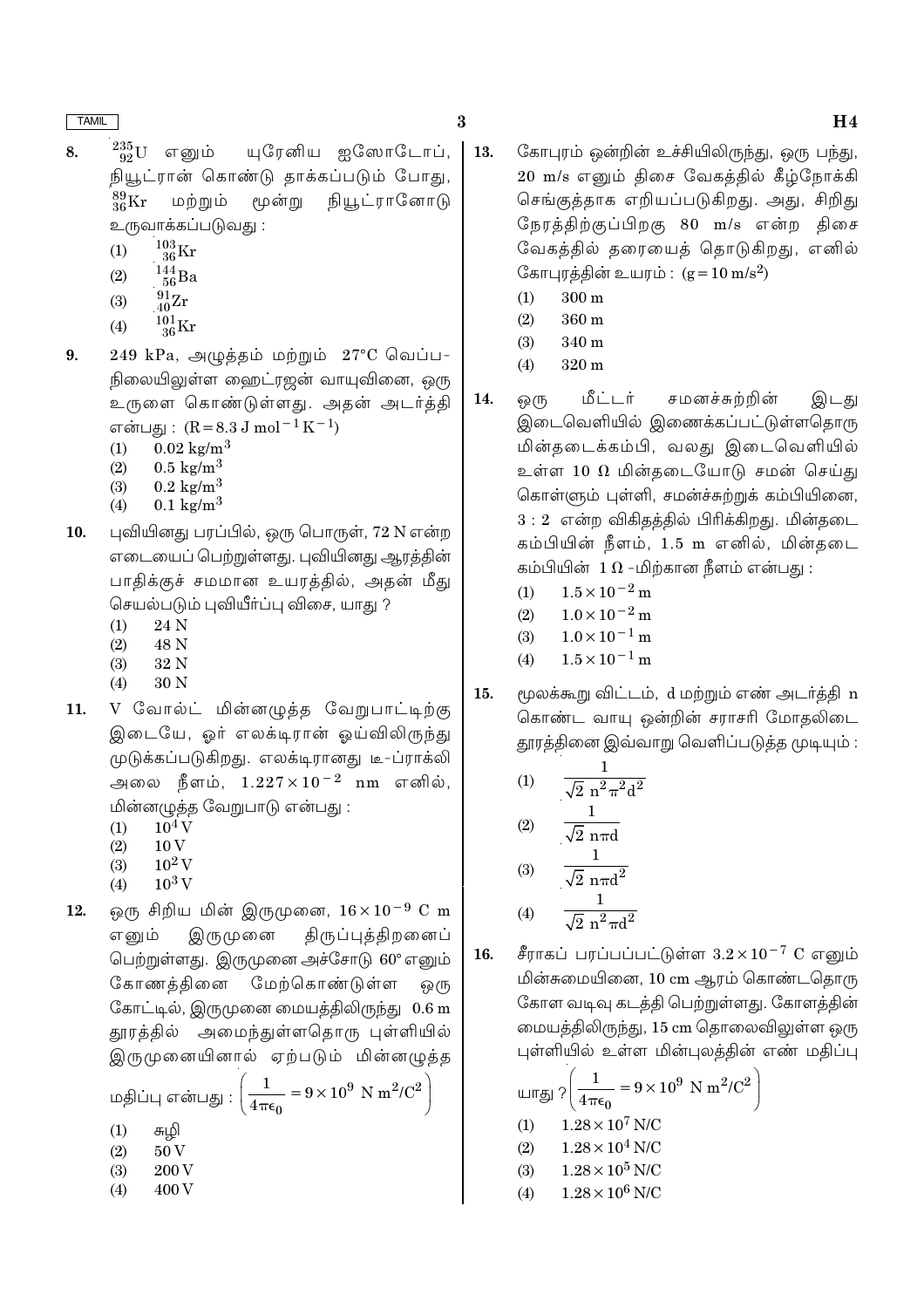- 17. ஒரு மின்காந்த அலையினது செறிவுக்கு, அதன் மின்புல மற்றும் காந்தப்புலக் கூறுகள் அளிக்கும் பங்களிப்புகளின் விகிகமானது :  $(c = EM \n\implies \n\implies$ 
	- $1 : c<sup>2</sup>$  $(1)$
	- $(2)$  $c:1$
	- $(3)$  $1:1$
	- $(4)$  $1:$  c
- யங்கினது இரட்டைப் பிளவச் சோகனையில். 18. ஒரியல்பு மூலங்களுக்கிடையிலான இடை பாதியாக்கப்பட்டு, ஒரியல்பு வெளி மூலங்களிலிருந்து திரையினது தொலை இரட்டிப்பாக்கப் படுகிறது எனில், பட்டைவரி அகலம் :
	- நான்கில் ஒரு பங்காகும்  $(1)$
	- இரட்டிப்பாகும்  $(2)$
	- பாதியாகும்  $(3)$
	- நான்கு மடங்காகும்  $(4)$
- ஒரே பொருளாலான, கிடார் ஒன்றின் A மற்றும் 19. B ஆகிய இரு நரம்புகள் சிறிதளவு சுருதியில் வேறுபடுகின்றன மற்றும் அவை 6 Hz, அதிர்வெண் கொண்ட விம்மல்களை ஏற்படுத் துகின்றன. B -யில் உள்ள இழுவிசை சிறிதளவு குறைக்கப்படும் போது, விம்மல் அதிர்வெண் 7 Hz ஆக அதிகரிக்கிறது. A -யினது அதிர்வெண், 530 Hz எனில், B -யினது தொடக்க அதிர்வெண் மதிப்பு என்பது:
	- 537 Hz  $(1)$
	- $(2)$  $523\,\mathrm{Hz}$
	- $(3)$ 524 Hz
	- $(4)$ 536 Hz
- ஓர் p-n சந்தி டயோடினது இயக்கமில்லாப் 20. பகுகியின் அகலம் அகிகரிப்பது என்பது இதனால் ஏற்படுகிறது :
	- முன்னோக்கு மின்னோட்ட அதிகரிப்பு  $(1)$
	- முன்னோக்குச் சாா்பு மட்டும்  $(2)$
	- பின்னோக்குச் சாா்பு மட்டும்  $(3)$
	- முன்னோக்குச் சாா்பு மற்றும் பின்னோக்குச்  $(4)$ சாா்பு ஆகிய இரண்டும்
- 21. நிலையாக பொருத்தப்பட்டுள்ள் தாங்கி ஒன்றில், L நீளம் மற்றும் A, குறுக்குவெட்டு பரப்பு கொண்ட கம்பி ஒன்று தொங்கவிடப் பட்டுள்ளது. M எனும் நிறை, அதன் கட்டற்ற முனையிலிருந்து தொங்கவிடப்படும் போது, கம்பியின் நீளம், L<sub>1</sub> என்று மாறுகிறது எனில், யங்கின் குணகத்திற்கான கோவை என்பது :
	- MgL  $(1)$  $A(L_1 - L)$  $M_{\alpha}I$

 $\overline{\mathbf{4}}$ 

$$
(2) \quad \frac{\text{MgL}_1}{\text{AL}} \quad \frac{\text{MgL}_1}{\text{Mg(L}_1 - 1)}
$$

$$
\begin{array}{cc}\n\text{(3)} & \frac{\text{Mg}(L_1 - L)}{\text{AL}} \\
\text{(4)} & \frac{\text{Mg}L}{\text{AL}}\n\end{array}
$$

$$
(4) \qquad \overline{\text{AL}_1}
$$

DNA -வில் உள்ள பிணைப்பு ஒன்றினை முறிக்க 22. தேவையான ஆற்றல்,  $10^{-20}$  J ஆகும்.  $eV$ -யில் இதன் மதிப்பு, ஏறக்குறைய:

- $0.006$  $(1)$
- $(2)$  $\mathbf{g}$
- $(3)$  $0.6$
- $(4)$ 0.06
- பயன்தொடக்க அதிர்வெண்ணின் 1.5 மடங்கு 23. அதிர்வெண் கொண்ட ஒளி, ஒரு ஒளி உணர்வு நுட்ப பொருள்மீது விழுகிறது. அதிர்வெண் பாதியாகவும், செறிவு இரட்டிப்பாகவும் ஆக்கப்படும்போது, ஒளிமின்னோட்டம் என்னவாகும் ?
	- சுழியாகும்  $(1)$
	- இரட்டிப்பாகும்  $(2)$
	- நான்கு மடங்காகும்  $(3)$
	- நான்கில் ஒரு பங்காகும்  $(4)$
- தகைவு என்பதன் பரிமாணங்கள் : 24.
	- $[ML^{-1}T^{-2}]$  $(1)$
	- $[MLT^{-2}]$  $(2)$
	- $[ML^2T^{-2}]$  $(3)$
	- $[ML^0T^{-2}]$  $(4)$
- $3 \times 10^{-10}$  Vm<sup>-1</sup> மதிப்புடைய மின்புலத்தில், 25.  $7.5 \times 10^{-4}$  m s<sup>-1</sup> எனும் நகர்வு திசைவேக-முடைய ஒரு மின்னூட்டப்பட்ட துகள் பெறும் நகர்வு திறன்,  $m^2 V^{-1} s^{-1}$  என்ற அலகில் :
	- $2.25 \times 10^{-15}$  $(1)$
	- $2.25\times10^{15}$  $(2)$
	- $(3)$  $2.5 \times 10^6$
	- $2.5 \times 10^{-6}$  $(4)$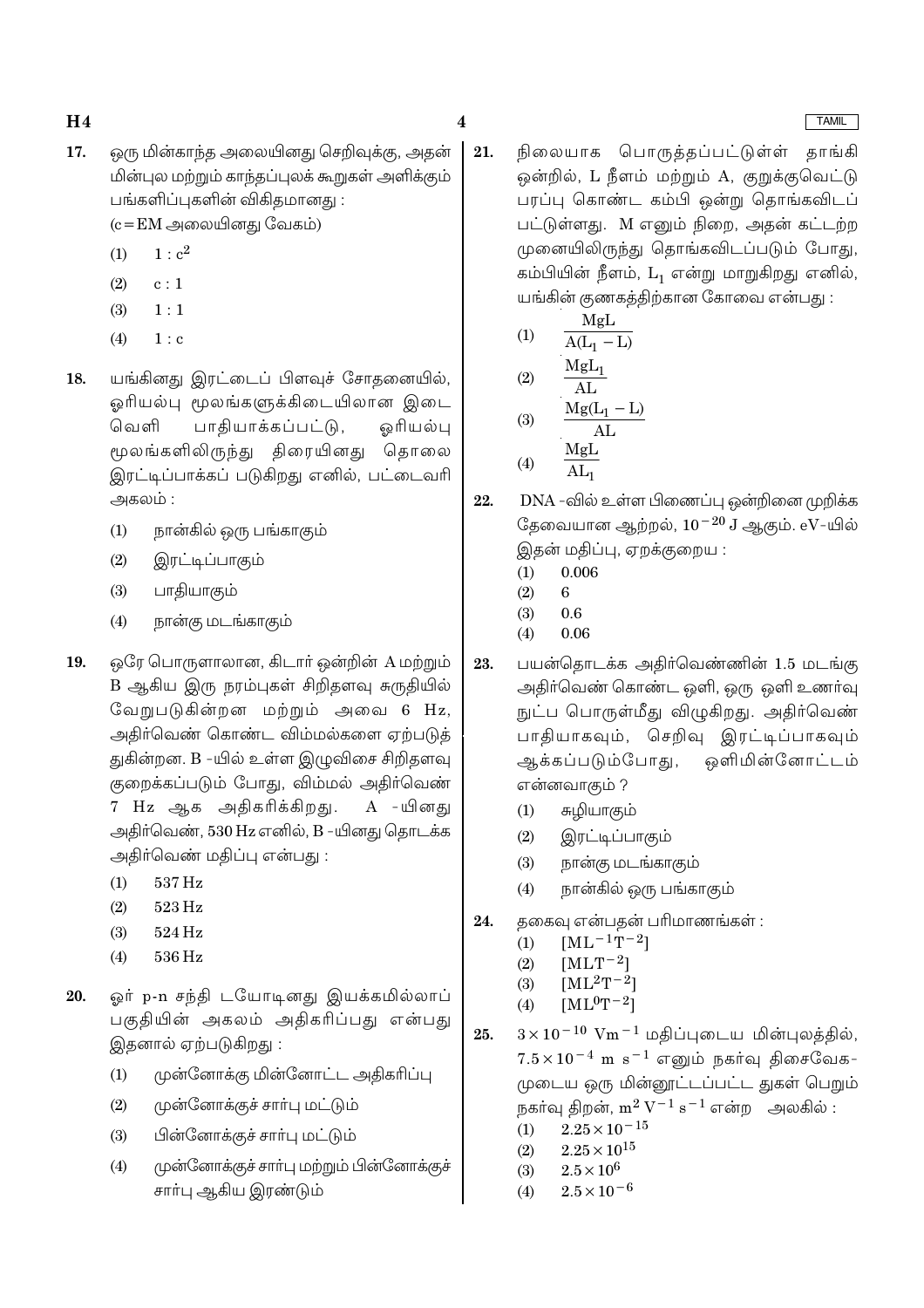- 26. ஒரு திருகு அளவி,  $0.01$  mm எனும் மீச்சிற்றளவினையும்,மேலும் தனது வட்ட அளவுகோலில் 50 பிரிவுகளையும் பெற்றுள்ளது. அத்திருகு அளவியின், புரி என்பது :
	- $1.0 \text{ mm}$  $(1)$
	- $(2)$  $0.01$  mm
	- $(3)$  $0.25$  mm
	- $(4)$  $0.5$  mm
- (A எனும் முப்பட்டகக்கோணம் கொண்ட) ஒரு 27. குறுங்கோண முப்பட்டகத்தின் ஒரு பரப்பில், ஓர் ஒளிக்கதிரானது, *i* எனும் வீழ்கோணத்தில் விழுகிறது. மேலும் அது எதிர்ப்பக்க பரப்பு வழியாக செங்குத்தாக வெளியேறுகிறது. முப்பட்டக பொருளின் ஒளி விலகல் எண், μ, எனில், வீழ் கோணம் ஏறக்குறைய சமமாக இருப்பது :
	- $\mu A$  $(1)$  $\overline{2}$  $(2)$
	- $2\mu$  $2A$
	- $(3)$  $\mu$
	- $(4)$
- ஒரு 40 µF மின்தேக்கி, 200 V மற்றும் 50 Hz ac 28. மின் அளிப்பானோடு இணைக்கப்பட்டுள்ளது. மின்சுற்றிலுள்ள மின்னோட்டத்தினது rms மதிப்பு ஏறக்குறைய :
	- $(1)$  $25.1A$
	- $1.7A$  $(2)$
	- $(3)$  $2.05A$
	- $2.5A$  $(4)$
- டிரான்சிஸ்டரது செயல்பாட்டிற்கு, பின்வரும் 29. கூற்றுகளில் எது **சரியானது** ?
	- அடிவாய் பகுதி மிக மெல்லியதாகவும்,  $(1)$ மிகமான மாசுமட்டும் அமைய வேண்டும்.
	- அடிவாய், உமிழ்வாய் மற்றும் ஏற்பி  $(2)$ பகுதிகள் சமமான மாசுப்பொருள் அடர்த்திகளோடு அமைய வேண்டும்.
	- அடிவாய், உமிழ்வாய் மற்றும் ஏற்பி  $(3)$ பகுதிகள் சமமான உருவளவினை பெற்றிருக்க வேண்டும்.
	- உமிழ்வாய் சந்தி மற்றும் ஏற்பி சந்தி  $(4)$ ஆகிய இரண்டும் முன்னோக்கு சாா்பினை பெற்றிருக்கும்.
- $\bf{5}$ 
	- 30. ஒரு பொருளது 0.5 g -ற்கான ஆற்றல் சமன் என்பது :
		- $0.5 \times 10^{13}$  J  $(1)$
		- $(2)$  $4.5 \times 10^{16}$  J
		- $4.5 \times 10^{13}$  J  $(3)$
		- $1.5 \times 10^{13}$  J  $(4)$
	- 31. தனிச்சிறப்பு மிக்க இலக்கங்களை கருத்தில் கொள்ளுகையில், 9.99 m - 0.0099 m என்பதன் மதிப்பு யாது ?
		- $(1)$  $9.9<sub>m</sub>$
		- $(2)$  $9.9801 \text{ m}$
		- $(3)$  $9.98<sub>m</sub>$
		- $9.980 m$  $(4)$
	- 32 ஒரு நிறையில்லா கம்பியின் முனைகளில் 4 kg மற்றும் 6 kg நிறை கொண்ட இரு பொருட்கள் கட்டப்பட்டுள்ளன. கம்பி கடந்துசெல்லும் இழுவை (pulley), உராய்வற்றது. (படத்தில் காண்க). புவியீர்ப்பு முடுக்கக்கினை (g) பொருந்த, ஒருங்கினது முடுக்கம் என்பது :



- $(2)$ g
- $(3)$  $g/2$
- $(4)$  $g/5$
- சம கொள்ளளவு பெற்றுள்ள இரு உருளைகள் 33. A மற்றும் B, ஒன்றோடொன்று ஓர் அடைப்பான் வழியாக இணைக்கப்பட்டுள்ளன. A, திட்ட வெப்பநிலை மற்றும் அழுத்தத்தில், நல்லியல்பு வாயு ஒன்றினைக் கொண்டுள்ளது.  $B.$ காலியாக்கப்பட்டுள்ளது. முழுவதுமாக அமைப்பு முழுவதும் வெப்பக்காப்பிடப் பட்டுள்ளது. அடைப்பான், விரைவாக திறக்கப் படுகிறது. இந்த நிகழ்வு, இந்த வகையைச் சார்ந்தது :
	- $(1)$ மாறா அழுத்தம்
	- மாறா வெப்பநிலை  $(2)$
	- $(3)$ வெப்ப மாற்றீடற்றது
	- மாறா பருமம்  $(4)$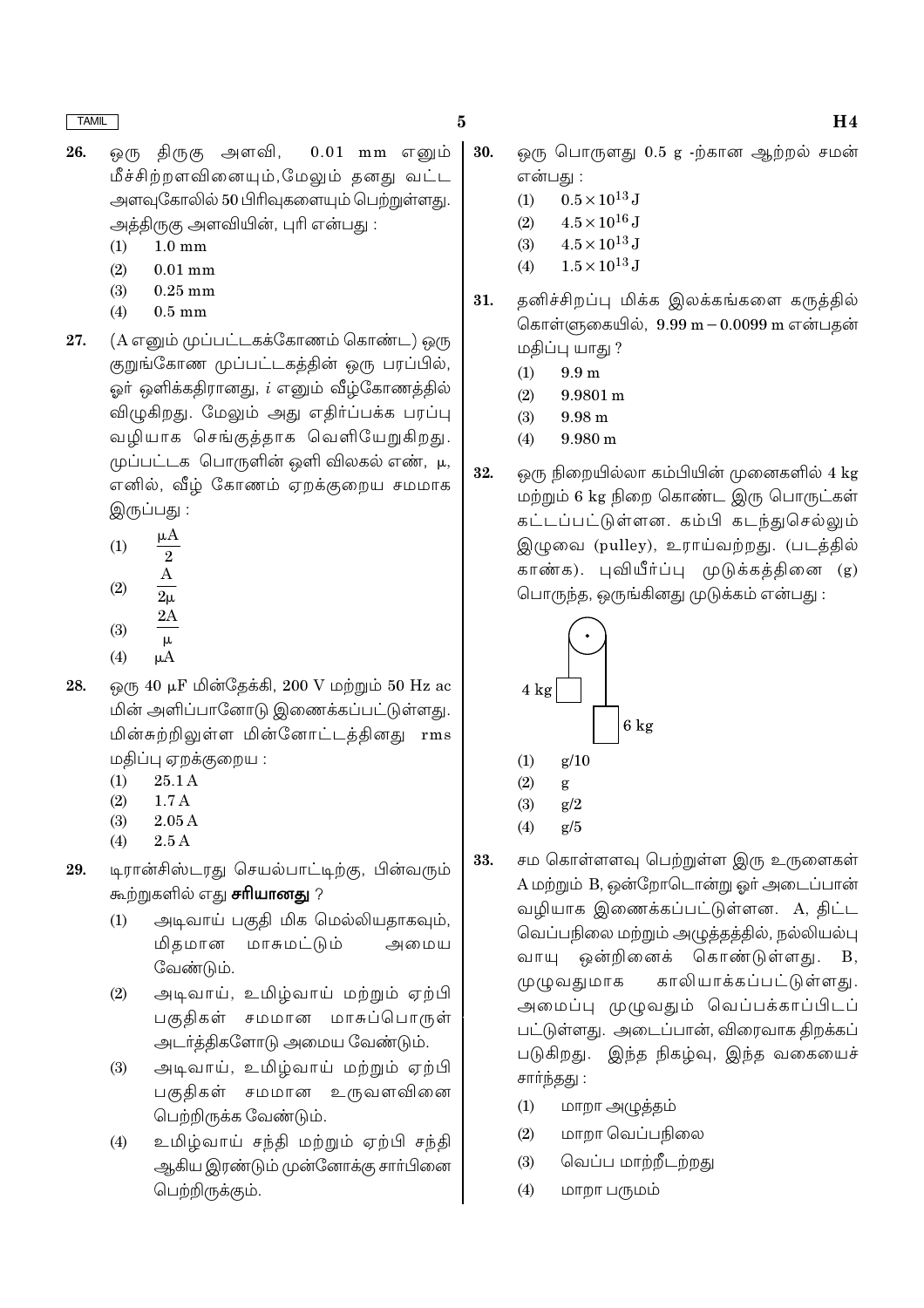காட்டப்பட்டுள்ள வாதியல் மின்சுற்றிற்கான 34. மெய் அட்டவணை என்பது :



- ஒரு விண்மீனிலிருந்து, 600 nm அலைநீளம 35. கொண்ட ஒளி வருகிறது என அனுமானிக்க. 2 m விட்டம் கொண்ட பொருளருகு வில்லையை கொண்ட தொலைநோக்கியினது பகுதிறன் வரம்பு என்பது :
	- $6.00 \times 10^{-7}$  rad  $(1)$
	- $3.66 \times 10^{-7}$  rad  $(2)$
	- $1.83 \times 10^{-7}$  rad  $(3)$  $7.32 \times 10^{-7}$  rad
	- $(4)$
- காற்றினை ஊடகமாகப் பெற்றுள்ள ஒர் 36. இணைதட்டு மின்தேக்கியினது, மின்தேக் குதிறன், 6 µF ஆகும். மின்கடத்தாப்பொருள் ஒன்றினை அறிமுகப்படுத்துவதால், அதன் மின்தேக்குதிறன், 30 μF என்று ஆகிறது. ஊடகத்தின் அனுமதிதிறனானது:
	- $(\epsilon_0 = 8.85 \times 10^{-12} \text{ C}^2 \text{ N}^{-1} \text{ m}^{-2})$
	- $5.00 C^2 N^{-1} m^{-2}$  $(1)$
	- $0.44 \times 10^{-13}$  C<sup>2</sup> N<sup>-1</sup> m<sup>-2</sup>  $(2)$
	- $1.77 \times 10^{-12}$  C<sup>2</sup> N<sup>-1</sup> m<sup>-2</sup>  $(3)$
	- $0.44 \times 10^{-10}$  C<sup>2</sup> N<sup>-1</sup> m<sup>-2</sup>  $(4)$

37. ஒரு மின்தடையினது நிறக்குறியீடு கீழே கொடுக்கப்பட்டுள்ளது.



மஞ்சள் ஊதா பழுப்பு பொன்னிறம்

மின்தடை மற்றும் சகிப்புத்தன்மை ஆகிய-வற்றின் மகிப்புகள், முறையே :

- $470 \Omega, 5\%$  $(1)$
- $(2)$  $470 \text{ k}\Omega, 5\%$
- $(3)$  $47 k\Omega$ , 10%
- $(4)$  $4.7 \text{ k}\Omega, 5\%$
- $0.2~{\rm m}^3$  பருமன் கொண்டதொரு குறிப்பிட்ட 38. வெளிப்பகுதியில், எங்கும், 5 V மின்னழுத்தம் காணப்படுகிறது. இப்பகுதியில் அமைந்துள்ள மின்புலமதிப்பானது:
	- $5 N/C$  $(1)$
	- $(2)$ சுழி
	- $(3)$  $0.5$  N/C
	- $(4)$  $1 N/C$
- எதிர்க்குறி வெப்ப மின்தடை எண் கொண்ட 39. திண்மங்கள் என்பன :
	- மின்காப்புப் பொருட்கள் மற்றும் குறை- $(1)$ கடத்திகள்
	- உலோகங்கள்  $(2)$
	- மின்காப்புப் பொருட்கள் மட்டும்  $(3)$
	- குறைகடத்திகள் மட்டும்  $(4)$
- $20\,\mathrm{W/cm^2}$  எனும் சராசரி பாய அடர்த்தி கொண்ட 40. ஒளி,  $20 \text{ cm}^2$  பரப்பளவு உடைய எகிரொளிப் பற்ற பரப்பின் மீது செங்குத்து வீழலில் விழுகிறது. 1 நிமிட கால இடைவெளியில், பரப்பால் ஏற்கப்பட்ட ஆற்றல் என்பது :
	- $48 \times 10^3$  J  $(1)$
	- $10 \times 10^3$  J  $(2)$
	- $12 \times 10^3$  J  $(3)$
	- $24 \times 10^3$  J  $(4)$
- ஓர் இடைமுகத்திம் ப்ரூஸ்டர் கோணம்,  $i_h$ 41. அமையவேண்டிய மதிப்பு :
	- $i_h = 90^{\circ}$  $(1)$
	- $(2)$  $0^{\circ} < i_b < 30^{\circ}$
	- $(3)$  $30^{\circ} < i_h < 45^{\circ}$
	- $45^{\circ} < i_h < 90^{\circ}$  $(4)$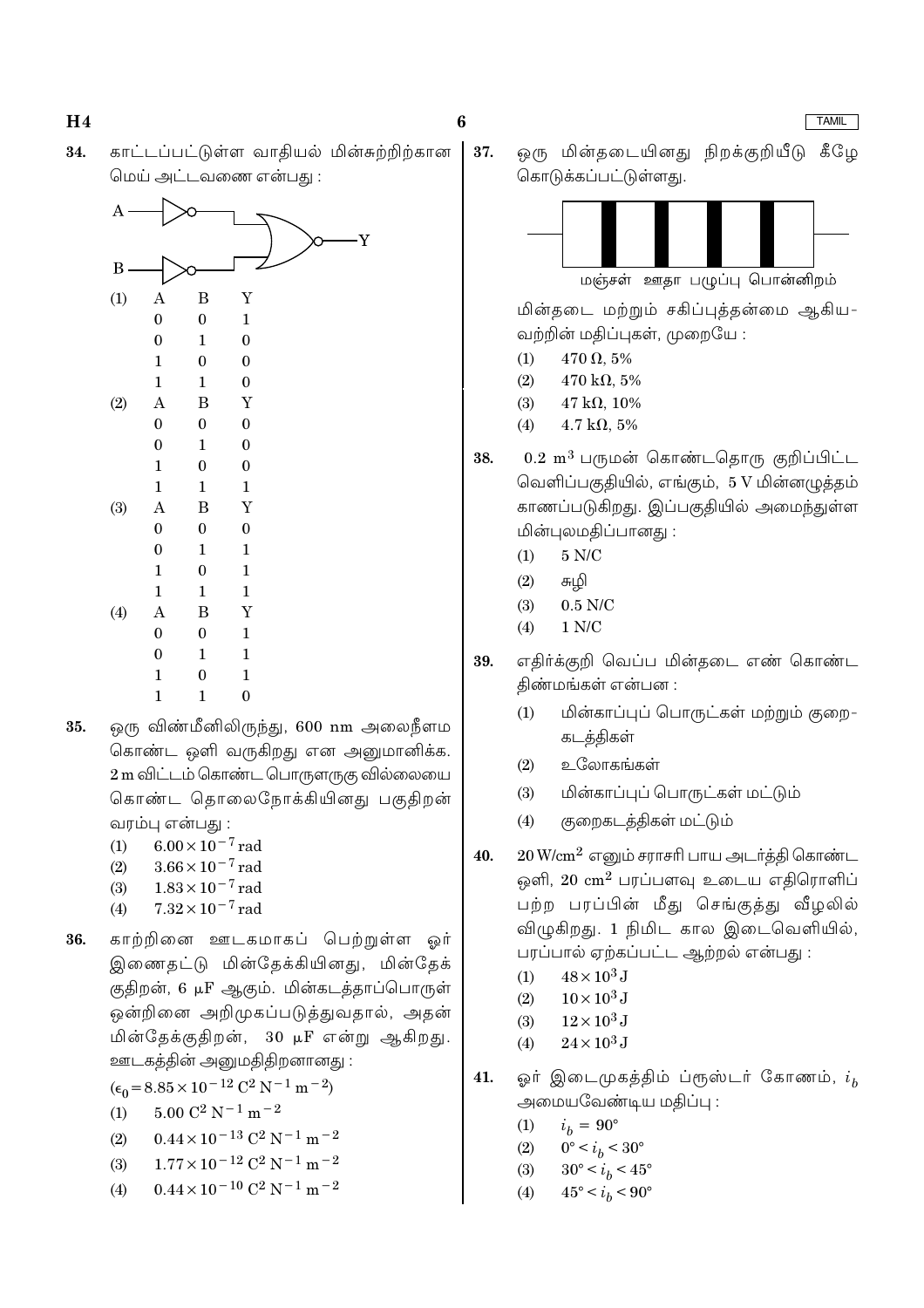- 42. 50 cm நீளமும், 100 சுற்றுகளையும் உடைய-தொரு நீள்வரிச்சுருள், 2.5 A மின்னோட்டத் தினை தாங்கிச் செல்கிறது. நீள் வரிச்சுருளின் மையத்தில் உள்ள காந்தப்புலம் என்பது :  $(\mu_0 = 4\pi \times 10^{-7} \text{ T m A}^{-1})$ 
	- $3.14 \times 10^{-5}$  T  $(1)$
	- $(2)$  $6.28 \times 10^{-4}$  T
	- $(3)$  $3.14 \times 10^{-4}$  T
	- $6.28 \times 10^{-5}$  T  $(4)$
- ஒரு தொடர் LCR மின்சுற்று, ஓர் ac மின்னழுத்த 43. மூலத்தோடு இணைக்கப் பட்டுள்ளது. மின்சுற்றிலிருந்து, L விலக்கப்படும் போது, மின்னோட்டம் மற்றும் மின்னழுத்தத் திற்கிடையிலான கட்டவேறுபாடு, $\frac{\pi}{3}$ ஆகும். பதிலாக, C மின்சுற்றிலிருந்து இதற்கு மின்னோட்டம் விலக்கப்படின், மற்றும் மின்னமுத்தத்திற்கிடையிலான கட்ட வேறுபாடு, மீண்டும்  $\frac{\pi}{3}$  என்றமைகிறது. மின்சுற்றினது திறன் காரணி என்பது :
	- $(1)$  $-1.0$
	- $(2)$ சுழி
	- $(3)$  $0.5$
	- $(4)$  $1.0$
- 44. சீரிசை இயக்கத்திலுள்ள துகள் ஒன்றின் இடப்பெயர்ச்சி மற்றும் முடுக்கம் ஆகியவற்றிற் கிடையிலான கட்ட வேறுபாடு என்பது :
	- $(1)$ சுமி
	- $(2)$  $\pi$  rad
	- $\frac{3\pi}{2}$  rad  $(3)$
	- $\frac{\pi}{2}$  rad  $(4)$
- $2\overset{\smallfrown}{k}$ m என்ற ஆர வெக்டர் கொண்ட துகள் 45. ஒன்றின் மீது, மூலத்தைப் பொருத்த  $3\hat{i}$  N என்றதொரு விசை செயல்படும் போதுள்ள திருப்புவிசையைக் காண்க.
	- $6k$  N m  $(1)$
	- $6i$  N m  $(2)$
	- $6\stackrel{\wedge}{j}$  N m  $(3)$
	- $-6i$  N m  $(4)$
- $\overline{7}$ 
	- உர்ட்ஸ் வினையில் கீழ்கண்ட எந்த ஆல்கேன்-ஐ 46. பெருமளவில் தயாரிக்க இயலாது ?
		- n-ப்யூட்டேன்  $(1)$
		- n-ஹெக்சேன்  $(2)$
		- 2,3-டைமெத்தில் ப்யூட்டேன்  $(3)$
		- n-ஹெப்டேன்  $(4)$
	- கீழ்கண்ட் வினையில் கார்பனின் ஆக்சி-47. ஜனேற்ற எண்ணில் ஏற்படும் மாற்றம் என்ன ?

 $CH<sub>4</sub>(g) + 4Cl<sub>2</sub>(g) \rightarrow CCl<sub>4</sub>(l) + 4HCl(g)$ 

- 0 இல் இருந்து  $-4$  $(1)$
- $+4$  இல் இருந்து  $+4$  $(2)$
- $0 \bigcirc \hat{\mathbb{Q}}$ ல் இருந்து +4  $(3)$
- $-4$  இல் இருந்து  $+4$  $(4)$
- 48. ஒரு ஆல்கீன் ஓசசோனேற்றத்தின் போது மெத்தனல் -ஐ ஒரு விளை பொருளாகத் தருகின்றது. அதன் அமைப்பானது :

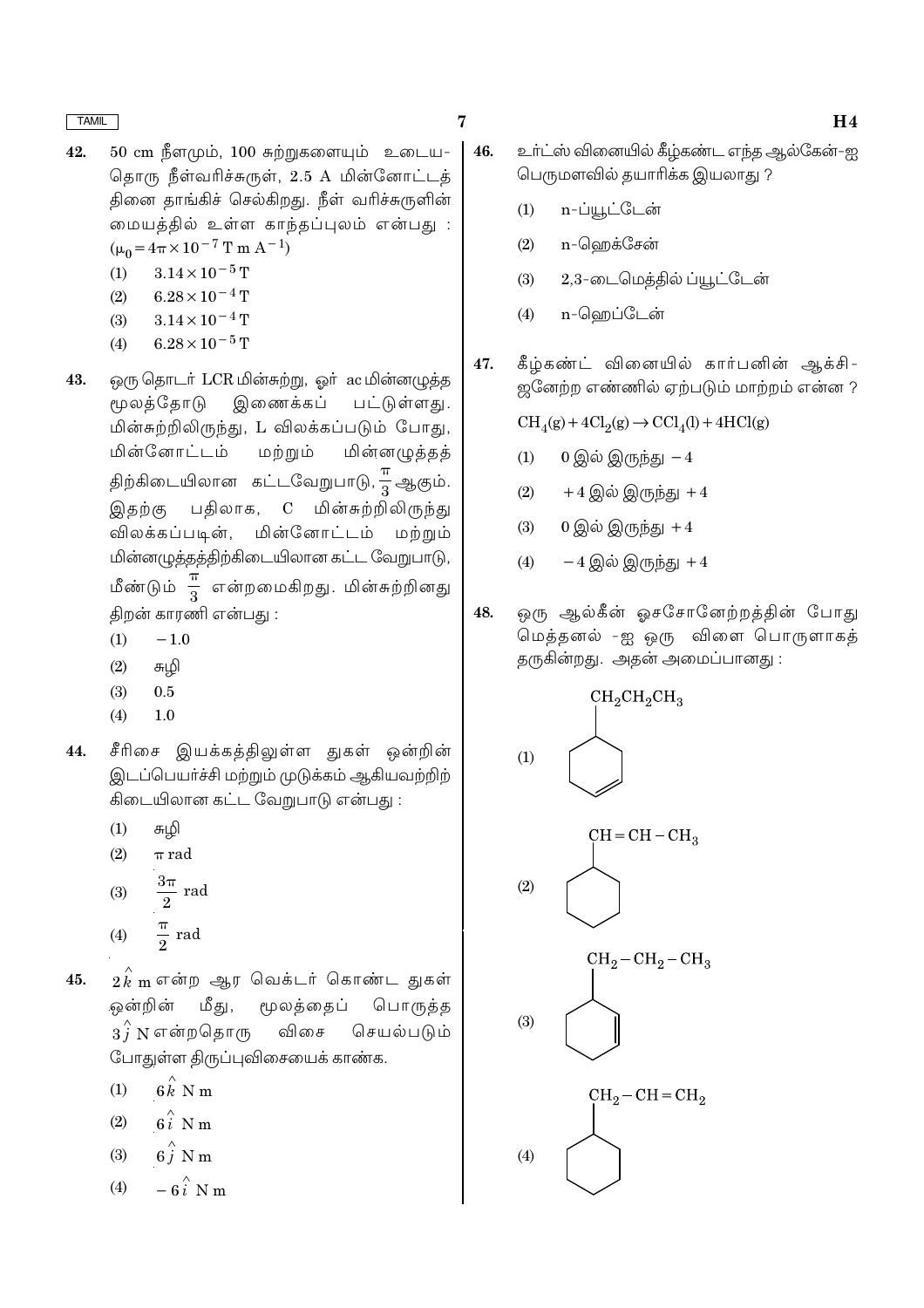49. யூரியா நீருடன் வினைபுரிந்து **A** -வை தருகின்றது, அது சிதைவடைந்து **B** -யை தரும். **B** -யை ஆழ்ந்த நீலம் நிறமுடைய  $Cu^{2+}$  (ag) கரைசலினுள் செலுத்தும் போது C -யை கீழ்கண்டவற்றுள் குருகின்றது.  $\mathbf{C}$  - யின் வாய்பாடு என்ன ?

8

- $CuCO<sub>3</sub>·Cu(OH)<sub>2</sub>$  $(1)$
- $(2)$  $CuSO<sub>4</sub>$
- $[Cu(NH_3)_4]^2$ <sup>+</sup>  $(3)$
- $Cu(OH)_{2}$  $(4)$
- சரியாக **பொருந்தாதவற்றை** கண்டறியவும். 50.

#### பெயர் IUPAC அதிகார-பூர்வமான பெயர் மெண்டலீவியல் Unnilunium  $(i)$  $(a)$ லாரான்சியம்  $(b)$ Unniltrium  $(ii)$ Unnilhexium ஸீபோர்ஜியம்  $(c)$  $(iii)$ டார்ம்ஸ்டாட் -Unununnium  $(iv)$  $(d)$ டியம்

- $(1)$  $(d)$ ,  $(iv)$
- $(2)$  $(a), (i)$
- $(3)$  $(b)$ ,  $(ii)$
- $(4)$  $(c)$ ,  $(iii)$
- 2-புரோமோ பென்டேன் நீக்கவினையில்  $51.$ ஈடுபட்டு பென்ட்-2-ஈன் உருவாகும் போது நிகழும் வினை எது ?
	- β-நீக்க வினை  $(a)$
	- செயிட்செவ் விதியை பின்பற்றுகிறது  $(b)$
	- ஹைட்ரஜன் ஹாலஜன் நீக்கவினை  $(c)$
	- நீர் நீக்க வினை  $(d)$
	- $(1)$  $(a), (b), (d)$
	- $(2)$  $(a), (b), (c)$
	- $(a), (c), (d)$  $(3)$
	- $(4)$  $(b), (c), (d)$
- 52. கீழ்கண்டவற்றுள் எந்த ஒன்று அதிகபட்ச எண்ணிக்கையிலான அணுக்களை கொண்டுள் ளது ?
	- 1 g  $Li(s)$  [Li -யின் அணுநிறை = 7]  $(1)$
	- 1 g Ag(s)  $[Ag \mu\hat{\sigma}\hat{\sigma}] = 108$  $(2)$
	- $(3)$ 1 g  $Mg(s)$  [Mg -யின் அணுநிறை = 24]
	- $1 g O<sub>2</sub>(g)$  [O -யின் அணுநிறை = 16]  $(4)$
- கீழ்கண்டவற்றுள் **சரியான** கூற்றை தோ்ந்தெடுக் 53. கவும்.
	- $(1)$ தேனிரும்பு பல்வேறு அமைப்புகளாக வார்ப்பு செய்யப்படுகிறது.
	- 4% கார்பன் உடைய மெல்லிரும்பு  $(2)$ தூய்மையற்றது.
	- $CO<sub>2</sub>$  வெளிவருவதால் கொப்பளக்  $(3)$ காப்பரானது கொப்பளக்கேற்றக்கை கொண்டுள்ளது.
	- வான் -ஆர்க்கல் முறையில் நிக்கல் ஆவி  $(4)$ அழுத்த தூய்மையாக்கல் செய்யப் படுகிறது.
- ஒரு மூவிணைய பியூடைல் கார்பன் நேர் 54. அயனி, ஒரு ஈரிணைய பியூடைல் கார்பன் நேர் அயனியைவிட அகிக நிலைப்புக்கன்மையை கொண்டிருப்பதற்கு கீழ்கண்டவற்றுள் எது, காரணமாகிறது ?
	- பிணைப்பில்லா உடனிசைவு/குறை  $(1)$ பிணைப்ப
	- $(2)$ – CH<sub>3</sub> தொகுதிகளின் – I விளைவு
	- $-{\rm CH}_2$  தொகுதிகளின்  $+{\rm R}$  விளைவு  $(3)$
	- CH<sub>3</sub> தொகுதிகளின் R விளைவு  $(4)$
- அனிசோலை, HI உடன் பிளக்கல் வினைக்கு 55. உட்படுத்தும் போது கிடைப்பது :

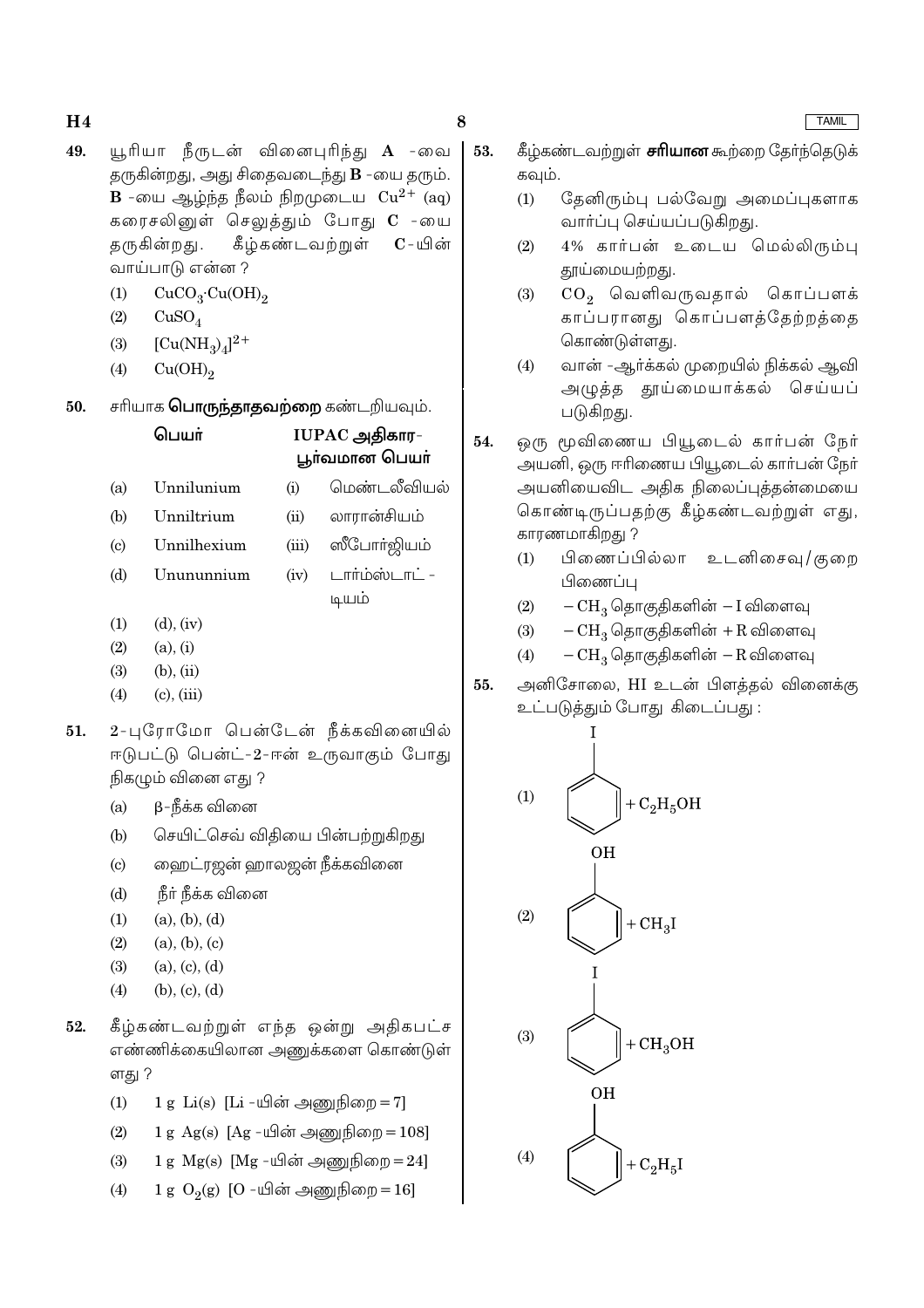56. ஒரு சிலின்டரில் N<sub>2</sub> மற்றும் Ar வாயுக்கள் கொண்ட ஒரு கலவை உள்ளது. அதில் 7 g  $\mathrm{N}_2$ மற்றும் 8 g Ar உள்ளது. சிலின்டரில் உள்ள வாயு கலைவயின் மொத்த அழுத்தம் 27 bar எனில்,  $N_2$ -வின் பகுதி அழுத்தம்:

 $[N = 14, Ar = 40 (g mol<sup>-1</sup> - \dot{\omega})$  : அணுநிறைகளை பயன்படுத்துக]

- $(1)$  $18<sub>bar</sub>$
- $(2)$ 9<sub>bar</sub>
- $(3)$  $12<sub>bar</sub>$
- 15 bar  $(4)$
- கீழ்கண்ட மூலக்கூறுகளின் தொகுப்பில் எது 57. பூஜ்ய இருமுனை திருப்புத்திறனை கொண்டுள் ளது ?
	- $(1)$ போரான் ட்ரை புளூரைடு, பெரிலியம் டை புளூரைடு, கார்பன் டை ஆக்சைடு, 1,4-டை குளோரோ பென்சீன்
	- அம்மோனியா, பெரிலியம்டை புளூரைடு,  $(2)$ நீர், 1,4-டை குளோரோ பென்சீன்
	- போரான் ட்ரை புளூரைடு, ஹைட்ரஜன்  $(3)$ புளூரைடு, கார்பன் டை ஆக்சைடு, 1,3-டை குளோரோ பென்சீன்
	- நைட்ரஜன் ட்ரை புளூரைடு, பெரிலியம்  $(4)$ டை புளூரைடு, நீர், 1,3-டை குளோரோ பென்சீன்
- 58. கீழ்கண்டவற்றை பொருத்துக.

|                           |                         | ஆக்சைட <mark>ு</mark> |                            |          | தனமை                                      |
|---------------------------|-------------------------|-----------------------|----------------------------|----------|-------------------------------------------|
| (a)                       | $\rm CO$                |                       |                            | (i)      | கார                                       |
| (b)                       | BaO                     |                       |                            | (ii)     | நடுநிலை                                   |
| $\left( \text{c} \right)$ | $\text{Al}_2\text{O}_3$ |                       |                            | (iii)    | அமில                                      |
| (d)                       | $Cl_2O_7$               |                       |                            | (iv)     | ஈரியல்புள்ள                               |
|                           |                         |                       |                            |          | கீழ்கண்டவற்றுள் <b>சரியான</b> விடை எது  ? |
|                           | (a)                     | (b)                   | $\left( \mathrm{e}\right)$ | (d)      |                                           |
| (1)                       | (iv)                    | (iii)                 | (ii)                       | $\rm(i)$ |                                           |
| (2)                       | (i)                     | (ii)                  | (iii)                      | (iv)     |                                           |
| (3)                       | (ii)                    | (i)                   | (iv)                       | (iii)    |                                           |
| (4)                       | (iii)                   | (iv)                  | (i)                        | (ii)     |                                           |
|                           |                         |                       |                            |          |                                           |

- ஒரு முதல் வகை வினையின் வினைவேக 59. மாறிலி  $4.606 \times 10^{-3}$  s<sup>-1</sup> ஆகும். 2.0 g வினைபடு பொருள் 0.2 g ஆக குறைவதற்கு தேவைப் படும் நேரம்:
	- $(1)$  $1000 s$
	- $(2)$  $100 s$
	- $(3)$  $200 s$
	- $(4)$  $500 s$

60. கீழ்கண்ட அமீனில் எவை கார்பலமைன் சோதனையை தருகின்றது ?



9

- 61. கூழ்ம கரைசலின் எந்த பண்பினை நிர்ணயிப்பதற்கு ஜீட்டாதிறன் அளவீடு பயன் படுகின்றது ?
	- $(1)$ கூழ்மத்துகள்களின் உருவ அளவு
	- $(2)$ பாகுத் தன்மை
	- கரைதிறன்  $(3)$
	- கூழ்மத்துகள்களின் நிலைப்புத்தன்மை  $(4)$
- 62. ஒரு வினையின் வினைபடு பொருள்களின் செறிவு அதிகரிப்பதனால் கீழ்கண்ட எது மாறுபடும் ?
	- மோதல் அதிர்வெண்  $(1)$
	- கிளர்வுகொள் ஆற்றல்  $(2)$
	- வினை வெப்பம்  $(3)$
	- பயன் தொடக்க ஆற்றல்/குறைந்த பட்ச  $(4)$ இயக்க ஆற்றல்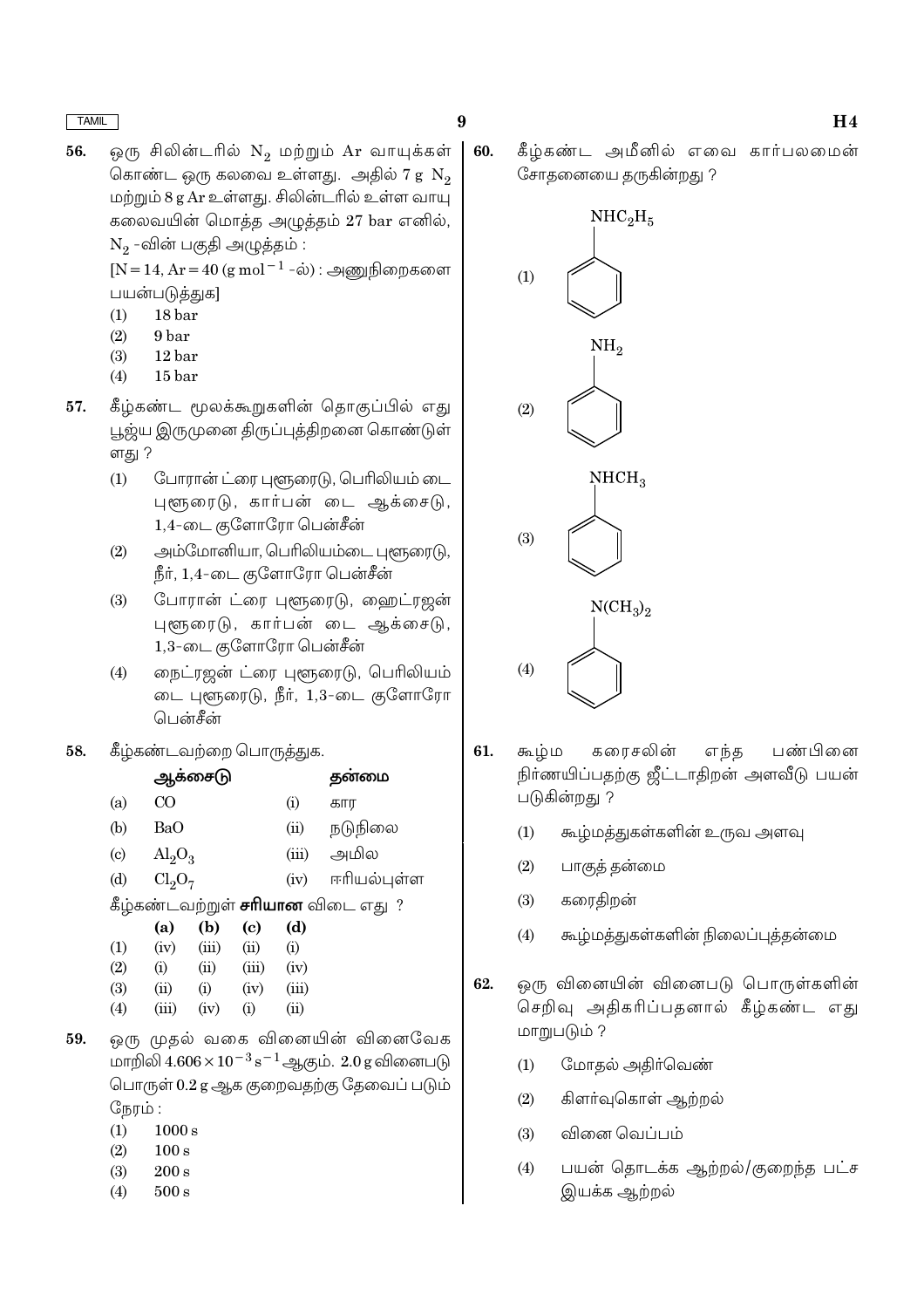- 63. கீழ்கண்ட எந்த உலோக அயனி பல நொகிகளை தூண்டி குளூகோசின் ஆக்ஸிஜனேற்றத்தில் பங்கேற்று, ATP -யை உற்பத்தி செய்து மற்றும் Na -வுடன் நரம்பு சைகை பரிமாற்றத்திற்கு காரணமாக அமைகிறது ?
	- பொட்டாசியம்  $(1)$
	- இரும்பு  $(2)$
	- காட்டர்  $(3)$
	- $(4)$ கால்சியம்
- 64. பிளாட்டினம் (Pt) மின் முனையை பயன்படுத்தி நீர்த்த சல்பூரிக் அமிலத்தை மின்னாற்ற பகுக்கும் போகுட் நேர்மின்முனையில் கிடைக்கும் விளைபொருள் :
	- $SO_2$  வாயு  $(1)$
	- ஹைட்ரஜன் வாயு  $(2)$
	- ஆக்ஸிஜன் வாயு  $(3)$
	- $(4)$  $H<sub>2</sub>S$  வாயு
- கீழ்கண்டவற்றில் எந்த ஒன்று கார அமினோ 65. அமிலம் ஆகும் ?
	- லைசின்  $(1)$
	- $(2)$ சிரைன்
	- $(3)$ அலனைன்
	- டைரோசின்  $(4)$
- நீர்த்த NaOH முன்னிலையில் பென்சால்-66. அசிட்டோபீனோன் டி வை டு மற்றும் இடையிலான வினை எவ்வாறு அழைக் கப்படுகின்றது ?
	- குறுக்க ஆல்டால் குறுக்கம்  $(1)$
	- $(2)$ ஆல்டால் குறுக்கம்
	- கானிசரோ வினை  $(3)$
	- குறுக்க கானிசரோ வினை  $(4)$
- 67.  $Cr^{2+}$  அயனியின் கணக்கிடப்பட்ட சுமற்சி காந்ததிருப்புத்திறனானது :
	- 2.84 BM  $(1)$
	- $(2)$ 3.87 BM
	- $(3)$ 4.90 BM
	- 5.92 BM  $(4)$

68. சுக்ரோசின் நீராற்பகுத்தல், கீழ்கண்ட வினையில் கொடுக்கப்பட்டுள்ளது.

> சுக்ரோஸ் + $H_oO \rightleftharpoons e$ குளுகோஸ் + ப்ரக்டோஸ்  $300\,\rm K$  -இல் சமநிலை மாறிலியானது (K)  $2\times 10^{13}$ எனில், அதே வெப்பநிலையில் 4,G<sup>e</sup> மதிப் பானது :

- $-8.314 \,\mathrm{J} \,\mathrm{mol}^{-1} \mathrm{K}^{-1} \times 300 \,\mathrm{K} \times \ln(4 \times 10^{13})$  $(1)$
- $-8.314 \text{ J} \text{ mol}^{-1} \text{K}^{-1} \times 300 \text{ K} \times \ln(2 \times 10^{13})$  $(2)$
- 8.314 J mol<sup>-1</sup>K<sup>-1</sup> × 300 K × ln(2 × 10<sup>13</sup>)  $(3)$
- 8.314 J mol<sup>-1</sup>K<sup>-1</sup> × 300 K × ln(3 × 10<sup>13</sup>)  $(4)$
- ரௌலட் விதியிலிருந்து நேர்விலக்கம் காண்பிக் 69. கும் கலவையானது :
	- $(1)$ குளோரோ ஈத்தேன் + புரோமோ ஈத்தேன்
	- எக்கனால் + அசிட்டோன்  $(2)$
	- பென்சீன் + டொலுவீன்  $(3)$
	- அசிட்டோன் + குளோரோபார்ம்  $(4)$
- 70. சுக்ரோஸை நீரால் பகுத்தால் கிடைப்பது :
	- $\alpha$ -D-ப்ரக்டோஸ் + β-D-ப்ரக்டோஸ்  $(1)$
	- $\beta$ -D-குளுகோஸ் + α-D-ப்ரக்டோஸ்  $(2)$
	- $\alpha$ -D-குளூகோஸ் + β-D-குளூகோஸ்  $(3)$
	- $\alpha$ -D-குளுகோஸ் + β-D-ப்ரக்டோஸ்  $(4)$
- தாள்/காகித வண்ணப்பிரிகை எதற்கான 71. எடுத்துக்காட்டு ?
	- பத்தி வண்ணப் பிரிகை  $(1)$
	- பரப்பக் கவர்ச்சி வண்ணப் பிரிகை  $(2)$
	- பங்கீடு வண்ணப் பிரிகை  $(3)$
	- மெல்லிய அடுக்கு வண்ணப் பிரிகை  $(4)$
- 72. அணைவுச் சேர்மங்கள் உருவாவதில் ஈனிகளின் புல வலிமையின் **சரியான** ஏறு வரிசை கீழ்கண்டவற்றில் எது ?
	- $CN^{-} < C_2O_4^{2-} < SCN^{-} < F^{-}$  $(1)$
	- $SCN^- < F^- < C_2O_4^{2-} < CN^ (2)$
	- $SCN^- < F^- < CN^- < C_2O_4^{2-}$  $(3)$
	- $F^-$  < SCN<sup>-</sup> < C<sub>2</sub>O<sup>2-</sup> < CN<sup>-</sup>  $(4)$
- வெப்பம் மாறா நிபந்தனையின் கீழ், ஒரு 73. நல்லியல்பு வாயு வெற்றிட விரிவாக்கம் அடைவகற்குரிய சரியான தெரிவானது :
	- $q > 0$ ,  $\Delta T > 0$  மற்றும் w > 0  $(1)$
	- $q = 0$ ,  $\Delta T = 0$  மற்றும்  $w = 0$  $(2)$
	- $q = 0$ ,  $\Delta T < 0$  மற்றும் w > 0  $(3)$
	- $q < 0$ ,  $\Delta T = 0$  மற்றும்  $w = 0$  $(4)$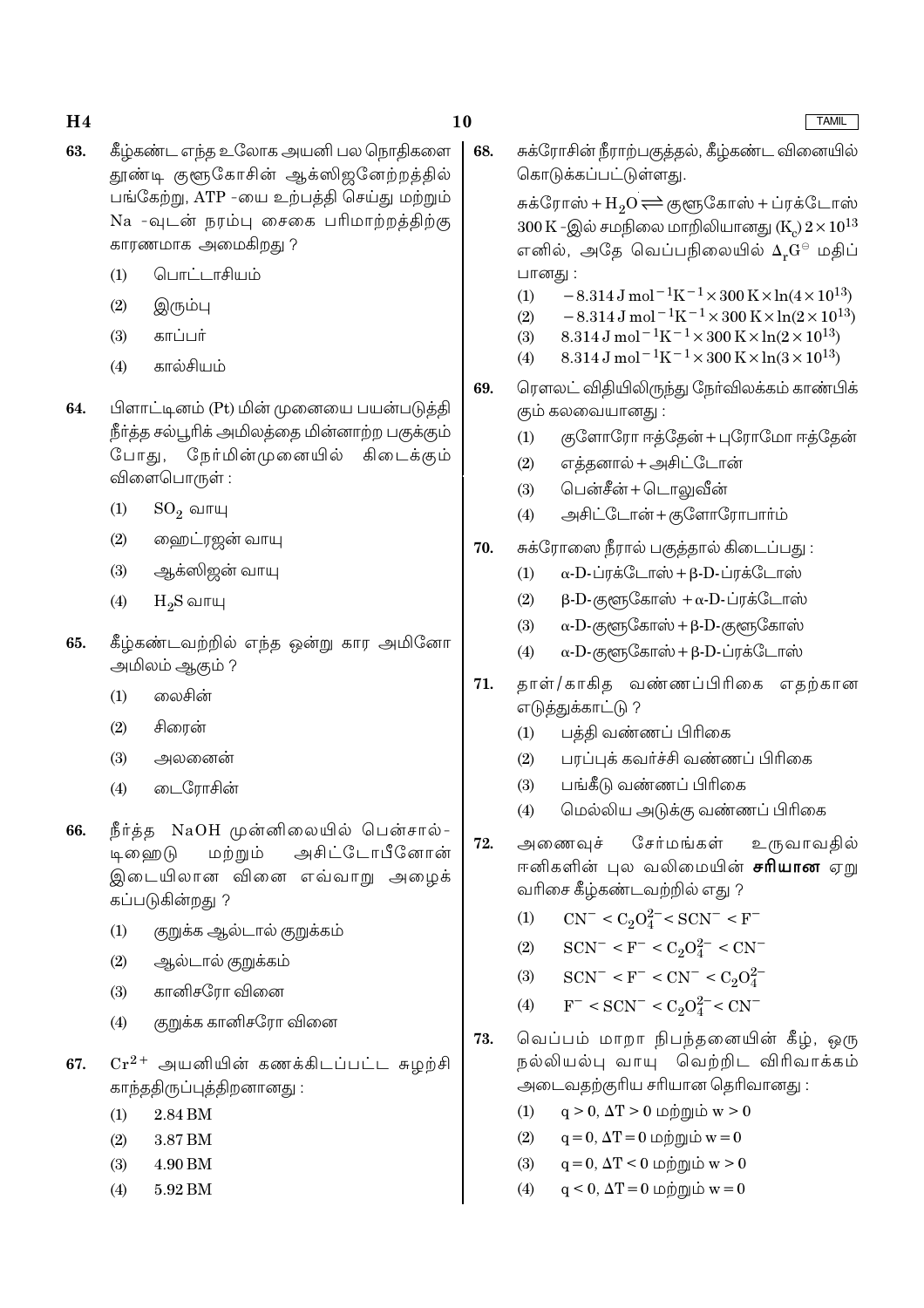TAMIL TAMIL  $11$ 

 ${\bf 74.} \quad 2\,\text{Cl(g)} \,\,\, \rightarrow \,\,\, \text{Cl}_2(\text{g}) \,\,\,$  வினையில்,  $\,\,$  சரியான விடையானது :

- (1)  $\Delta_{\rm r} H < 0$  மற்றும்  $\Delta_{\rm r} S < 0$
- (2)  $\Delta_{\rm r}$ H > 0 மற்றும்  $\Delta_{\rm r}$ S > 0
- (3)  $\Delta_{\rm r} H > 0$  மற்றும்  $\Delta_{\rm r} S < 0$
- (4)  $\Delta_{\rm r} H < 0$  மற்றும்  $\Delta_{\rm r} S > 0$
- 75. அசிட்டோன் மற்றும் மெத்தில் மெக்னீசியம் ஆகியவை வினைபுரிந்து பின் அதன் தொடர்ச்சியாக நீராற்படுத்தால் கிடைக்கும் விளைபொருள் :
	- (1) ஐசோபியூட்டைல் ஆல்கஹால்
	- (2) ஐசோபுரப்பைல் ஆல்கஹால்
	- (3) ஈரிணைய் பியூட்டைல் ஆல்கஹால்
	- (4) முவிணைய பியூட்டைல் ஆல்கஹால்
- 76. கீழ்கண்ட வினைத் தொடரில் உருவாகும் சேர்மம்  $X$  -யை கண்டறியவும்.



 $77.$  உருகிய  $CaCl<sub>2</sub>$  -வில் இருந்து  $20$  g கால்சியம் உற்பத்தி செய்வதற்கு தேவைப்படும் பாரடேக்களின் (F) எண்ணிக்கை :

(Ca -ன் அணு நிறை =  $40 \text{ g mol}^{-1}$ )

- $(1)$  4
- $(2) 1$
- (3) 2 (4) 3
- 
- 78. கீழ்கண்டவற்றுள் நேர் அயனி அழுக்குநீக்கி எகு ?
	- (1) சோடியம் டோடெக்கைல் பென்சீன் சல்போனேட்
	- $(2)$   $\mathbb G$ சாடியம் லாரைல் சல்பேட்
	- $(3)$   $\mathbb G$ சாடியம் ஸ்டீரேட்
	- (4) சீடைல்ட்ரைமெத்தில் அம்மோனியம் புரோமைடு
- 79. கீழ்கண்டவற்றுள் எந்த ஒன்று இயற்கை பலபடி?
	- (1) பாலி (ப்யூட்டாடையீன்-அக்ரைலோ-நைட்ரைல்)
	- (2) *சிஸ்* -1,4- பாலிஐசோபீரின்
	- (3) பாலி (ப்யூட்டாடையீன்-ஸ்டைரீன்)
	- (4) பாலி ப்யூட்டாடையீன்
- 80. கீழ்கண்ட சல்பரின் அமில ஆக்சைடுகளில் எவை  $-O$ − $O-$  பிணைப்பை கொண்டுள்ளது ?
	- (1)  ${\rm H_2S_2O_7}$ , பைரோ சல்பூரிக் அமிலம்
	- (2)  ${\rm H_2SO_3}$ , சல்பூரஸ் அமிலம்
	- (3)  ${\rm H_2SO_4}$ , சல்பூரிக் அமிலம்
	- (4)  ${\rm H_2S_2O_8}$ , பெர்ஆக்சோடை சல்பூரிக் ுமிலம்
- $81. \hspace{2em} 0.1\ \text{M} \,$  NaOH இல் Ni $\text{(OH)}_2 \,$  -வின் கரைதிறனை கண்டறியவும். கொடுக்கப்பட்டுள்ள  $Ni(OH)_{2}$ -வின் அயனிப் பெருக்கமானது  $2 \times 10^{-15}$ .
	- (1)  $1 \times 10^8$  M
	- (2)  $2 \times 10^{-13}$  M
	- (3)  $2 \times 10^{-8}$  M
	- (4)  $1 \times 10^{-13}$  M
- 82. எந்த ஒரு மூலக்கூறு உருவாகாது என்பதனை கண்டறியவும்.
	- $(1)$   $O_2$
	-
	- (2)  $He_2$ <br>(3)  $Li_2$  $Li<sub>2</sub>$
	- (4)  $C_2$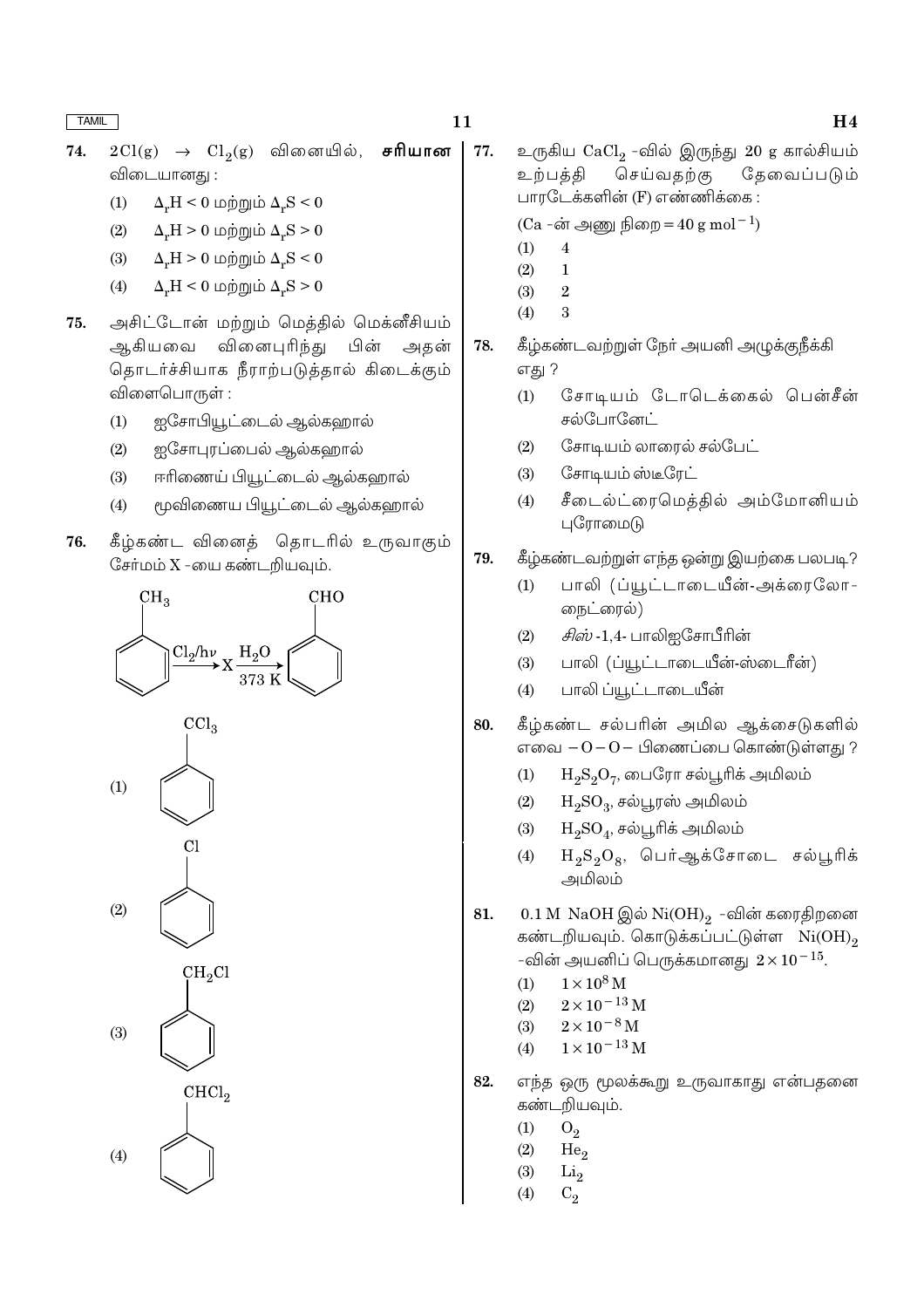- 12
- பென்சீனின் உறைநிலைக் காம்வு மாறிலியின் 83.  $(K_f)$  மதிப்பு 5.12 K kg mol<sup>-1</sup>. மின்பகுளி அல்லாத கரைபொருளை கொண்ட 0.078 m மோலாலிட்டி பென்சீன் கரைசலின் உறைநிலைத் தாழ்வு மாறிலி :

(இரண்டு தசம புள்ளி வரை முழுமையாக்கவும்)

- $(1)$  $0.60K$
- $(2)$  $0.20K$
- $(3)$  $0.80K$
- $(4)$  $0.40K$
- CaCl<sub>2</sub>, MgCl<sub>2</sub> மற்றும் NaCl கரைசலினுள் HCl 84. செலுத்தப்படுகின்றது. கீழ்கண்டவற்றுள் எந்தசோ்மம்/களில் ஒன்று படிகமாகும் ?
	- NaCl, MgCl<sub>2</sub> மற்றும் CaCl<sub>2</sub>  $(1)$
	- MgCl, மற்றும் CaCl, இரண்டுமே  $(2)$
	- $NaCl$  மட்டும்  $(3)$
	- $MgCl<sub>2</sub>$  மட்டும்  $(4)$
- 175<br>71Luஉள்ள புரோட்டான்கள், நியூட்ரான்கள் 85. மற்றும் எலக்ட்ரான்களின் எண்ணிக்கை முறையே :
	- $(1)$  $175, 104$  மற்றும்  $71$
	- $(2)$  $71, 104$  மற்றும்  $71$
	- $(3)$ 104, 71 மற்றும் 71
	- $71, 71$  மற்றும்  $104$  $(4)$
- 86. கீழ்கண்டவற்றில் கார்பன்மோனாக்சைடு குறித்து எது **சரியற்றது** ?
	- முழுமையடையாத எரிதலினால் உற்பத்  $(1)$ தியாகின்றது
	- அது கார்பாக்ஸி ஹீமோகுளோபினை  $(2)$ உருவாக்கும்
	- அது இரத்தத்தில் ஆக்சிஜன் கடத்தும்  $(3)$ திறனை குறைக்கின்றது.
	- கார்பாக்ஸி ஹீமோகுளோபின் (ஹீமோ- $(4)$ குளோபின் CO உடன் இணைந்த அமைப்பு) ஆக்ஸி ஹீமோகுளோபினைக் காட்டிலும் குறைந்த நிலைப்புக்கன்மை கொண்டது
- கீழ்கண்டவற்றை பொருத்தி **சரியான** விடையை 87. கண்டறியவும்.
	- $CO(g) + H<sub>2</sub>(g)$  $(a)$  $(i)$  $Mg(HCO<sub>2</sub>)<sub>0</sub> +$  $Ca(HCO<sub>3</sub>)<sub>2</sub>$ கற்காலிக கடின ஒரு எலக்ட்ரான்  $(b)$  $(ii)$ **пат** குறை ஹைட்ரைடு  $\left( \mathrm{c}\right)$  $B_2H_6$  $(iii)$ தொகுப்பு வாயு
	- $(d)$  $H_2O_2$  $(iv)$ தளமற்ற அமைப்பு

|                   | (a)   | (b)   | (c)  | (d)  |
|-------------------|-------|-------|------|------|
| $\left( 1\right)$ | (i)   | (iii) | (ii) | (iv) |
| (2)               | (iii) | (i)   | (ii) | (iv) |
| (3)               | (iii) | (ii)  | (i)  | (iv) |
| $\left( 4\right)$ | (iii) | (iv)  | (ii) | (i)  |

- சரியற்ற கூற்றை கண்டறியவும். 88.
	- $CrO_4^{2-}$  மற்றும்  $Cr_2O_7^{2-}$ -இல் குரோமியத்  $(1)$ தின் ஆக்ஸிஜனேற்ற நிலைகள் ஒத்த-தாக இருக்காது.
	- நீரில்  $\rm Fe^{2+}(d^6)$  -யை காட்டிலும்  $\rm Cr^{2+}(d^4)$  $(2)$ ஒரு வலிமை மிகு ஒடுக்கும் காரணி-யாகும்.
	- இடைநிலை உலோகங்களும் மற்றும்  $(3)$ சேர்மங்களும் பல்வேறு அகன் ஆக்ஸிஜனேற்ற நிலைகளை பெற்றி-ருக்கும் கிறன் வாய்ந்ததாலும் மற்றும் அணைவுகளை உருவாக்குவதாலும் அவை சிறந்த் வினையூக்கி பண்பை பெற்றுள்ளன.
	- உலோகங்களின் படிக கூட்டில் சிறு  $(4)$ அணுக்களான H, C அல்லது  $\overline{N}$ உள்ளிளுக்கப்பட்டு உருவாக்கப்படு-வதே இடையூட்டுச் சேர்மங்களாகும்.
- 89. பொருள் மைய கனச்சதுர (bcc) அமைப்புடைய ஒரு தனிமத்தின் கூடுவிளிம்பின் மதிப்பு 288 pm எனில், அகன் அணு ஆரமானது :
	- $\frac{4}{\sqrt{2}} \times 288$  pm  $(1)$
	- (2)  $\frac{\sqrt{3}}{4} \times 288 \text{ pm}$
	- (3)  $\frac{\sqrt{2}}{4} \times 288 \text{ pm}$
	- (4)  $\frac{4}{\sqrt{2}} \times 288 \text{ pm}$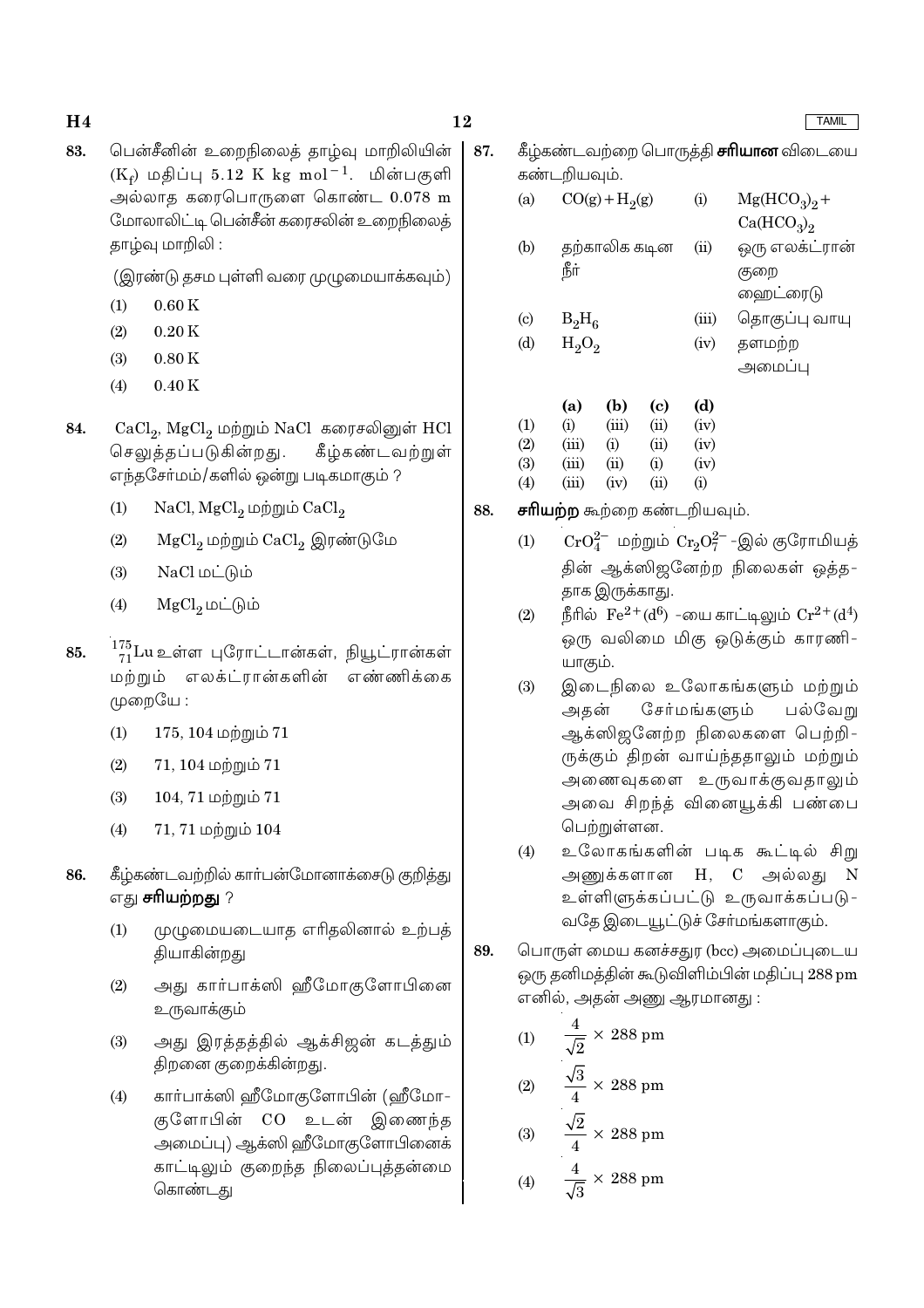- கீழ்கண்டவற்றிலிருந்து **சரியான** கூற்றுகளை 90. கண்டறியவும்.
	- ஐஸ்கிரீம் மற்றும் உறைந்த உணவிற்கு  $(a)$  $CO<sub>2</sub>(g)$  குளிரூட்டியாக பயன்படுகிறது.
	- $C_{60}$  அமைப்பானது பன்னிரெண்டு ஆறு  $(b)$ கார்பன் கொண்ட வளையத்தையும் மற்றும் இருபது ஐந்து காா்பன் கொண்ட வளையத்தையும் கொண்டது.
	- ZSM-5, ஜீயோலைட்டின் ஒரு வகை,  $\left( \mathrm{c}\right)$ ஆல்களால்களை பெட்ரோலாக மாற்று-வதற்கு பயன்படுகிறது.
	- $(d)$  $CO$ நிறமற்ற மற்றும் மணமற்ற வாயுவாகும்.
	- $(1)$ (c) மற்றும் (d) மட்டும்
	- $(2)$  $(a)$ ,  $(b)$  மற்றும்  $(c)$  மட்டும்
	- $(3)$  $(a)$  மற்றும்  $(c)$  மட்டும்
	- $(4)$  $(b)$  மற்றும்  $(c)$  மட்டும்
- 91. தாவரங்களில் இன்றியமையாத மூலங்கள் அவற்றின் மற்றும் செயல்கள் குறித்த கீழ்கண்டவற்றை பொருத்துக.
	- ஒளிசார் நீர் பகுப்பு  $(a)$ இரும்பு  $(i)$
	- மகரந்தத்துகள்  $(b)$ துத்தநாகம் (ii) முளைத்தல்
	- குளோரோபில் உயிா்ம போரான்  $(c)$  $(iii)$ வழி உருவாக்கத்தில் தேவைப் படுவது
	- மாங்கனீசு IAA உயிர்மவழி  $(d)$  $(iv)$ உருவாக்கம்
	- **சரியான** விடையை தேர்ந்தெடுக்கவும்.

|                   | (a)   | (b)   | (c)  | (d)      |
|-------------------|-------|-------|------|----------|
| (1)               | (iv)  | (i)   | (ii) | (iii)    |
| $\left( 2\right)$ | (ii)  | (i)   | (iv) | (iii)    |
| (3)               | (iv)  | (iii) | (ii) | $\rm(i)$ |
| $\left( 4\right)$ | (iii) | (iv)  | (ii) | $\rm(i)$ |
|                   |       |       |      |          |

- கீழ்கண்டவற்றுள் ஒர் இனக் கொகையுடன் 92. தொடர்பில்லாதது எது ?
	- சிற்றினங்களின் உறவு முறை  $(1)$
	- $(2)$ பால் விகிகம்
	- $(3)$ பிறப்பு வீதம்
	- இறப்பு வீகம்  $(4)$
- 93. கீழ்கண்ட எது காற்றற்ற சிலட்ஜ் டைஜஸ்டரில் சேர்க்கப்பட்டு தொடர்ந்து கழிவுநீர் சுத்திகரிப்பு நிகழ்த்தப்படுகிறது ?
	- செயல்படுத்தப்பட்ட சிலட்ஜ்  $(1)$
	- முதல் நிலை சிலட்ஜ்  $(2)$
	- மிதக்கும் டெப்ரிஸ்கள்  $(3)$
	- முதல் நிலை சுத்திகரிப்புக்குப்பின் உள்ள  $(4)$ கழிவுநீா்
- அடி தண்டிலிருந்து தோன்றும் வேர்கள்: 94.
	- பக்கவாட்டு வேர்கள்  $(1)$
	- $(2)$ சல்லி வேர்கள்
	- $(3)$ முகல் நிலை வேர்கள்
	- $(4)$ தூண் வேர்கள்
- ்புளோரிடியன் தரசம் இதற்கு இணையான 95. அமைப்பைக் கொண்டது.
	- $(1)$ லாமினாரின் மற்றும் செல்லுலோஸ்
	- தரசம் மற்றும் செல்லுலோஸ்  $(2)$
	- அமைலோ பெக்டின் மற்றும் கிளை- $(3)$ கோஜன்
	- மான்னிடால் மற்றும் ஆல்ஜின்  $(4)$
- சினாப்டினிமல் தொகுப்பு எந்த நிலையில் 96. கலைந்து கரையத் தொடங்குகிறது ?
	- லெப்டோடீன்  $(1)$
	- பாக்கிடீன்  $(2)$
	- சைக்கோட்டீன்  $(3)$
	- டிப்ளோட்டீன்  $(4)$
- மனித செரிமான மண்டலம் குறித்த **சரியான** 97. கூற்று எது ?
	- டியோடீனத்திலிருந்து குடல் வால்  $(1)$ தோன்றுகிறது
	- $(2)$ இலியம் சிறு குடலில் திறக்கிறது
	- உணவு பாதையின் உள் படலம் செரோசா  $(3)$ என்பகு
	- இலியம் என்பது மிகுந்த சுருங்கிய பகுதி  $(4)$
- புற்களின் இலை நுனியில் நீர் திரவ நிலையில் 98. இரவிலும் அதிகாலையிலும் வடிவதற்கு காரணமான நிக்ழ்வு எது ?
	- பிளாஸ்மா சிதைவு  $(1)$
	- நீராவிப்போக்கு  $(2)$
	- வேர் அழுத்தம்  $(3)$
	- உள்ளீர்த்தல்  $(4)$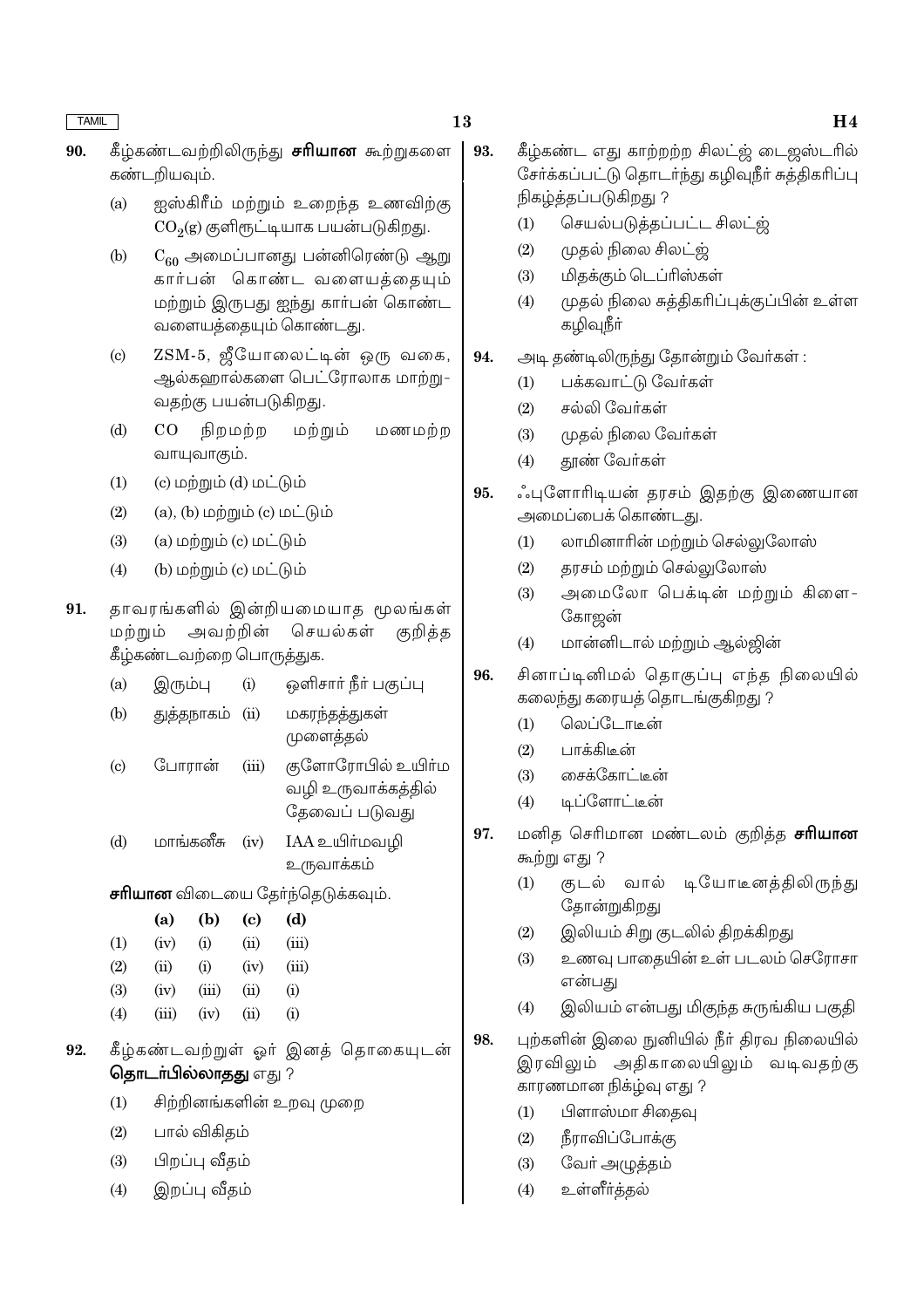- 99. சூலின் உடலம் பியூனிகிளில் இணைந்து காணப்படும் பகுதி :
	- $(1)$ சலாசா
	- ஹைலம் (சூல் தழும்பு)  $(2)$
	- $(3)$ சூல் துளை
	- நியூசெல்லஸ் (சூல் திசு)  $(4)$
- 100. ஒரு எதிரிடைப் பண்புக் கூறு தவிர்த்து ஏனையவை ஒத்த எத்தனை ஜோடிப் பண்பு-களை மெண்டல் தனித்த தூயவழி பட்டாணித் தாவர வகைகளில் தேர்ந்தெடுத்தார் ?
	- 8  $(1)$
	- $(2)$  $\overline{4}$
	- $(3)$  $\overline{2}$
	- $(4)$  $14$
- 101. தொகுதி கார்டேட்டா பற்றிய சரியான கூற்றுகள் யாது ?
	- $(a)$ வால் நாணிகளில் முதுகுநாண் தலை முதல் வால் வரை வாழ்காலம் முழுவதும் காணப்படும்.
	- முதுகெலும்புகளில்  $(b)$ நாண் முதுகு கருவளர்ச்சிக் காலக்கில் மட்டும் காணப்படும்.
	- மைய நரம்புத் தொகுதி முதுகுபுறத்தில்  $(c)$ உள்ளீடற்றி நரம்பினை கொண்டது.
	- $(d)$ கார்டேட்டா மூன்று துணை தொகுதிகளாக பிரிக்கப்பட்டது; அரை நாணிகள், டூனிக்கேட்டா மற்றும் தலை நாணிகள்.
	- (b)  $\omega$ ற்றும் (c)  $(1)$
	- $(2)$  $(d)$  மற்றும் $(c)$
	- $(3)$  $(c)$  மற்றும்  $(a)$
	- $(a)$  மற்றும்  $(b)$  $(4)$
- 102. பயறுவகைக் காவரங்களின் வேர் முண்டுகளில் நைட்ரோஜினேஸ் மூலமாக வினையூக்கப்பட்ட வேதி வினையின் விளைப் பொருள்(கள்) :
	- $(1)$ அம்மோனியா மற்றும் ஹைட்ரஜன்
	- அம்மோனியா மட்டும்  $(2)$
	- $(3)$ நைட்ரேட் மட்டும்
	- அம்மோனியா மற்றும் ஆக்ஸிஜன்  $(4)$
- சிட்ரிக் அமில சுமற்சியின் ஒரு சுமலின் போது 103. தளப் பொருள் பாஸ்பாரிகரணம் நடைபெறு-வகன் எண்ணிக்கை :
	- $(1)$ மூன்று
	- $(2)$ பூஜ்ஜியம்
	- $(3)$ ஒன்று
	- $(4)$ இரண்டு
- கீழ்கண்டவற்றுள் பூமியின் எப்பகுதிகளில் அதிக அளவில் சிற்றினப் பன்மயம் காணப் படுகிறது ?
	- அமேசான் காடுகள்  $(1)$
	- இந்தியாவின் மேற்குத் தொடர்ச்சி மலை  $(2)$
	- மடகாஸ்கர்  $(3)$
	- $(4)$ இமய மலை
- 105. EcoRI கண்டறியும் பாலின்டுரோமிக் வரிசை எது ?
	- 5' GGATCC 3'  $(1)$  $3'$  - CCTAGG -  $5'$
	- 5' GAATTC 3'  $(2)$ 
		- $3'$   $CTTAAG 5'$
	- $(3)$ 5' - GGAACC - 3'
	- 3' CCTTGG 5'
	- $(4)$ 5' - CTTAAG - 3'
		- 3' GAATTC 5'
- 106. கொடுக்கப்பட்ட தொகுதிகளை பொருத்தி **சரியான** விடையை தேர்ந்தெடு.

|     |       | தொகுதி - I      |      |       | தொகுதி - II    |
|-----|-------|-----------------|------|-------|----------------|
| (a) |       | மிதக்கும் விலா  |      | (i)   | இரண்டு மற்றும் |
|     |       | எலும்புகள்      |      |       | ஏழாவது விலா    |
|     |       |                 |      |       | எலும்புகளி-    |
|     |       |                 |      |       | டையில்         |
|     |       |                 |      |       | அமைந்துள்ளது   |
| (b) |       | ஆக்ரோமியான்     |      | (ii)  | ஹியூமரஸின்     |
|     |       |                 |      |       | தலை பகுதி      |
| (c) |       | ஸ்கேப்புலா      |      | (iii) | கிளாவிக்கிள்   |
| (d) |       | கிளீனாய்டு குழி |      | (iv)  | ஸ்டெர்னத்-     |
|     |       |                 |      |       | தோடு           |
|     |       |                 |      |       | இணைந்திராது    |
|     | (a)   | (b)             | (c)  | (d)   |                |
| (1) | (iv)  | (iii)           | (i)  | (ii)  |                |
| (2) | (ii)  | (iv)            | (i)  | (iii) |                |
| (3) | (i)   | (iii)           | (ii) | (iv)  |                |
| (4) | (iii) | (ii)            | (iv) | (i)   |                |

104.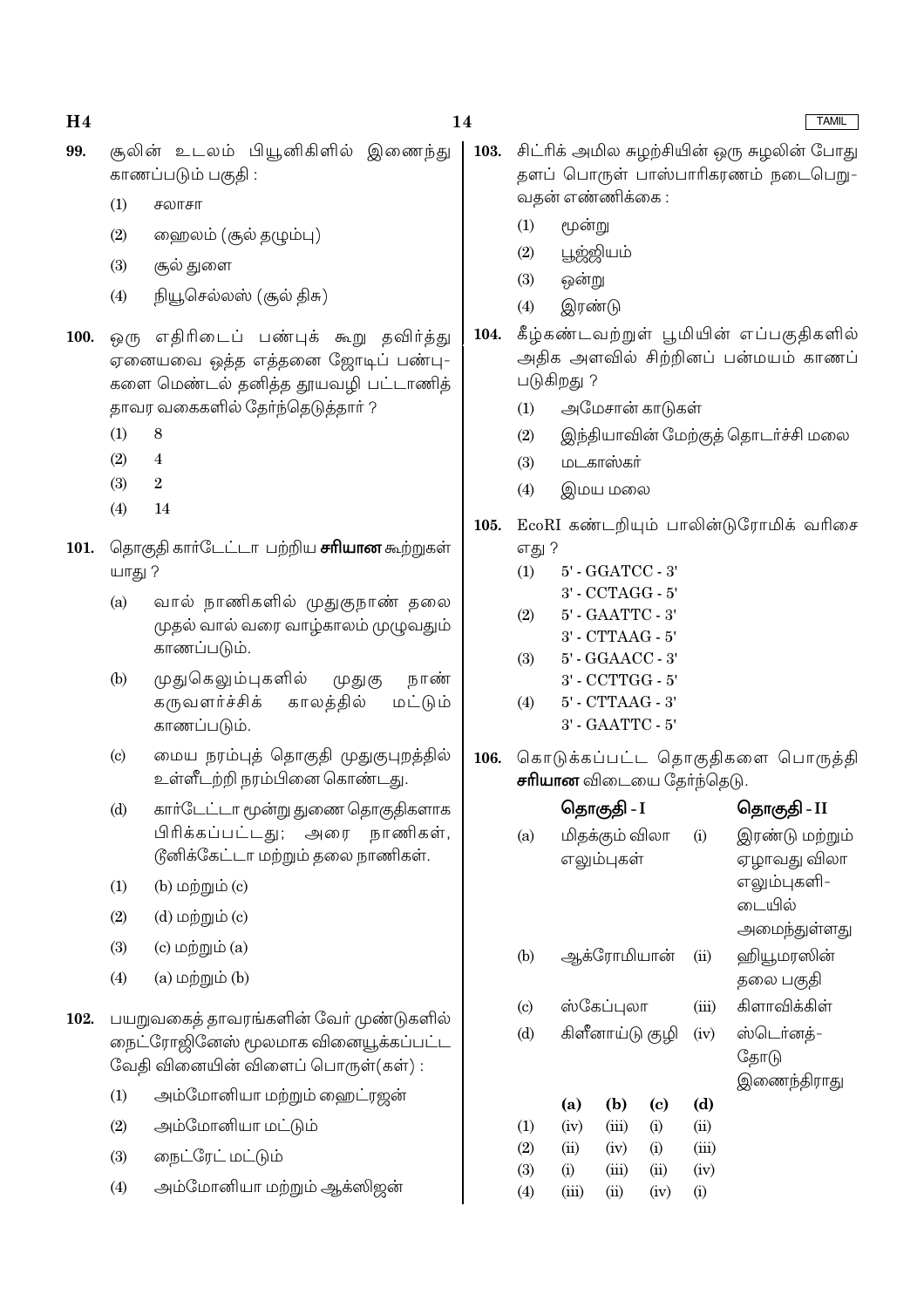108.

#### 15

| 107. கொடுக்கப்பட்டுள்ள தொகுதிகளை பொருத்தி |  |
|-------------------------------------------|--|
| <b>சரியான</b> விடையை தேர்ந்தெடு.          |  |
|                                           |  |

|                            |               | தொகுதி - I    |                                 |             | தொகுதி - II                      |  |
|----------------------------|---------------|---------------|---------------------------------|-------------|----------------------------------|--|
| (a)                        |               | ஈசினோ–        |                                 |             | தடைகாப்பு                        |  |
|                            |               | ஂஃபில்கள்     |                                 |             | துலங்கல்                         |  |
| (b)                        |               |               | பேசோஃபில்கள்                    | (ii)        | செல்                             |  |
|                            |               |               |                                 |             | விழுங்குதல்                      |  |
| $\left( \mathrm{c}\right)$ |               | நியூட்ரோ–     |                                 | (iii)       | ஹிஸ்டமினேஸ்                      |  |
|                            |               | ஂஃபில்கள்     |                                 |             | அழிக்கும்                        |  |
|                            |               |               |                                 |             | நொதிகளை                          |  |
|                            |               |               |                                 |             | விடுவித்தல <mark>்</mark>        |  |
| (d)                        |               | லிம்போ–       |                                 | (iv)        | ஹிஸ்டமின்                        |  |
|                            |               | சைட்டுகள்     |                                 |             | கொண்ட                            |  |
|                            |               |               |                                 |             | துகள்களை                         |  |
|                            |               |               |                                 |             | விடுவித்தல்                      |  |
|                            | (a)           | (b)           | (c)                             | (d)         |                                  |  |
| (1)                        | (ii)          | (i)           | (iii)                           | (iv)        |                                  |  |
| (2)                        | (iii)         | (iv)          | (ii)                            | (i)         |                                  |  |
|                            |               |               | (ii)                            | (iii)       |                                  |  |
| (3)                        | (iv)          | $\rm(i)$      |                                 |             |                                  |  |
| (4)                        | (i)           | (ii)          | (iv)                            | (iii)       |                                  |  |
|                            |               |               |                                 |             | கொடுக்கப்பட்ட தொகுதிகளை பொருத்தி |  |
|                            |               |               | <b>சாியான</b> விடையை தோ்ந்தெடு. |             |                                  |  |
|                            |               | தொகுதி – I    |                                 |             | தொகுதி – II                      |  |
| (a)                        |               | Bt பருத்தி    |                                 | (i)         | ஜீன் சிகிச்சை                    |  |
| (b)                        |               | அடினேசைன்     |                                 | (ii)        | செல் வகை                         |  |
|                            |               | டிஅமினேஸ்     |                                 |             | தற்காப்பு                        |  |
|                            |               | குறைபாடு      |                                 |             |                                  |  |
|                            |               | ஆர்.என்.ஏ.    |                                 | (iii)       | ஹெச் ஐ வி                        |  |
| $\left( \mathrm{c}\right)$ |               |               |                                 |             |                                  |  |
|                            |               | இடையீடு       |                                 |             | தொற்றை                           |  |
| (d)                        |               |               |                                 | (iv)        | கண்டறிதல்<br>பேசில்லஸ்           |  |
|                            |               | பி.சி.ஆர்.    |                                 |             | துரின் ஜியன்சிஸ்                 |  |
|                            | (a)           | (b)           | $\left( \mathrm{c}\right)$      | (d)         |                                  |  |
| (1)                        | (i)           | (ii)          | (iii)                           | (iv)        |                                  |  |
| (2)                        | (iv)          | (i)           | (ii)                            | (iii)       |                                  |  |
| (3)<br>(4)                 | (iii)<br>(ii) | (ii)<br>(iii) | (i)<br>(iv)                     | (iv)<br>(i) |                                  |  |

- 109. ြ) கிளைகோசைடிக பிணைபபு பற்று ஆகியவற்றை அவற்றின் பிணைப்பு அமைப்பில் முறையே கொண்ட பொருட்களை கண்டறிக.
	- $(1)$ இனுலின், இன்சுலின்
	- $(2)$ கைடின், கொலஸ்ட்ரால்
	- கிளிசரால், ட்ரிப்சின்  $(3)$
	- செல்லுலோஸ், லெசித்தின்  $(4)$
- முழுவதும் பால் வினை நோய்கள் அடங்கியது **110.** எது ?
	- புற்றுநோய், எய்ட்ஸ், சிஃபிலிஸ்  $(1)$
	- கொனோரியா, சிஃபிலிஸ், ஜெனிட்டல்  $(2)$ ஹெர்பிஸ்
	- கொனோரியா, மலேரியா, ஜெனிட்டல்  $(3)$ வெரா்பிஸ்
	- எய்ட்ஸ், மலேரியா, ஃபைலேரியா  $(4)$
- 111. படியெடுத்தலில் டி.என்.ஏ. ஹெலிக்சை திறக்க உதவும் நொதி எது ?
	- ஆர்.என்.ஏ. பாலிமரேஸ்  $(1)$
	- $(2)$ டி.என்.ஏ. லைகேஸ்
	- $(3)$ டி.என்.ஏ. ஹெலிக்கேஸ்
	- டி.என்.ஏ. பாலிமரேஸ்  $(4)$
- 112. கீழ்கண்டவற்றுள் விராய்டுகள் குறித்த **சரியானது** எது ?
	- அவை புரத உறையற்று தனித்த DNA  $(1)$ கொண்டுள்ளவை
	- அவை புரத உறையுடன் RNA கொண்டுள்  $(2)$ ளவை
	- அவை புரத உறையற்று தனித்த RNA  $(3)$ கொண்டுள்ளவை
	- அவை புரத உறையுடன் DNA கொண்டுள்  $(4)$ ளவை
- 113. கீழ்கணட்வற்றைப் பொருத்துக.

| (a) | வினையூக்கசெயல்   | (i)  | ரிசின் |
|-----|------------------|------|--------|
|     | பாடுகளை தடுப்பவை |      |        |
| (b) | பெப்டைடுபிணைப்   | (ii) | மெலோ–  |

- புகளைக் கொண்டவை ோ்.
- பூஞ்சைகளில் செல்–  $(iii)$ கைட்டின்  $\left( \mathrm{c}\right)$ சுவர் பொருள்
- இரண்டாம் நிலை  $(d)$  $(iv)$ கொல்– வளர்சிதைப்பொருட்கள் லோஜென்

கீழ்கண்டவற்றிலிருந்து **சரியான** விடையைத் தேர்ந்தெடுக்கவும்.

|     | (a)   | (b)   | (c)   | (d)  |
|-----|-------|-------|-------|------|
| (1) | (ii)  | (iii) | (i)   | (iv) |
| (2) | (ii)  | (iv)  | (iii) | (i)  |
| (3) | (iii) | (i)   | (iv)  | (ii) |
| (4) | (iii) | (iv)  | (i)   | (ii) |

#### H<sub>4</sub>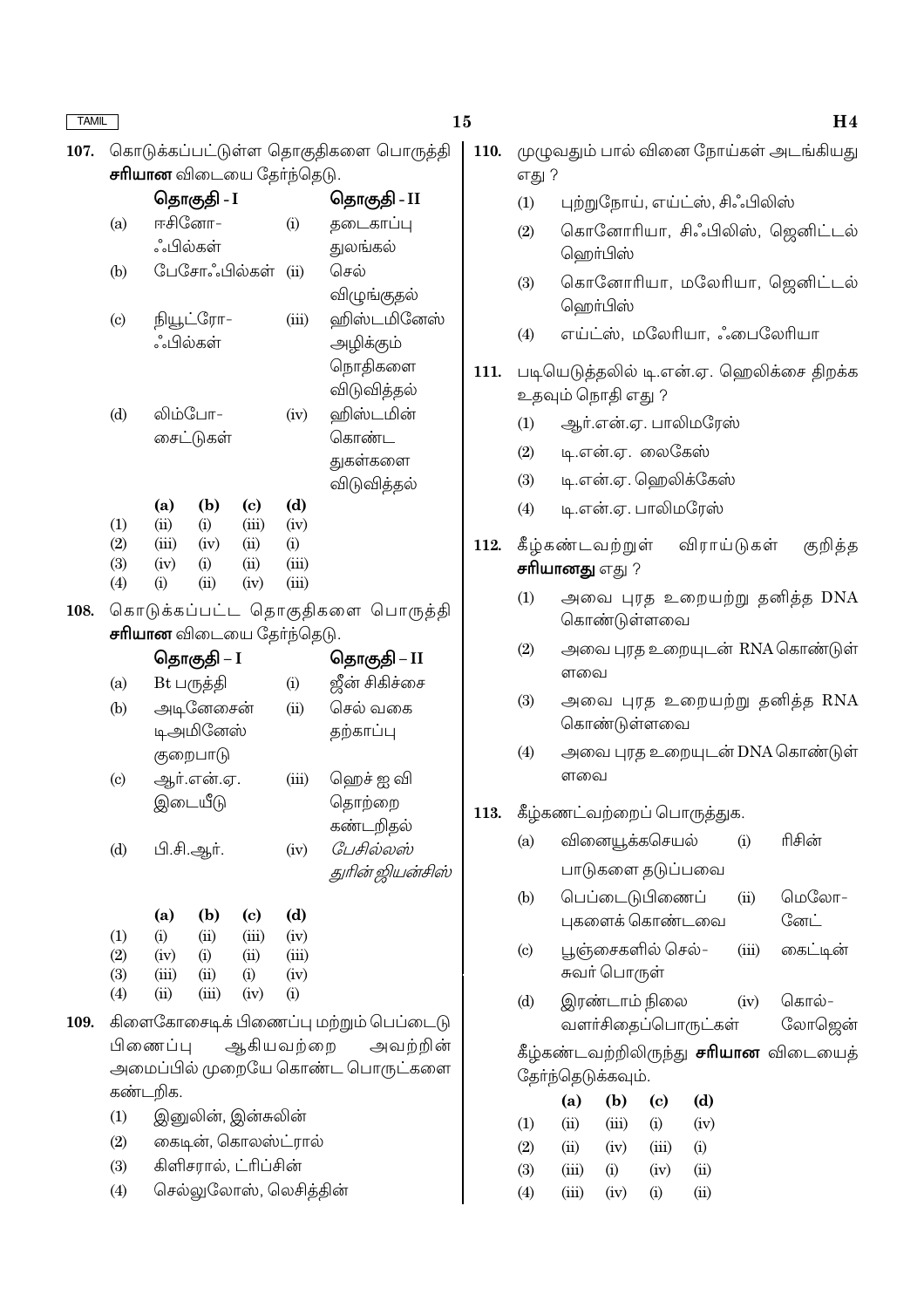- 114. எந்த தொழில் நுட்பத்தில் கருவுற இயலாத பெண்களுக்கு மகப்பேறுக்காக கரு மாற்றம் செய்யப்படுகிறது ?
	- GIFT மற்றும் ICSI  $(1)$
	- ZIFT மற்றும் IUT  $(2)$
	- $(3)$ GIFT மற்றும் ZIFT
	- $(4)$ ICSI மற்றும் ZIFT
- 115. சில பகுப்புறும் செல்கள் செல் சுழுற்சியில் இருந்து விடுபட்டு செயலற்ற வளர்வடக்க நிலைக்கு செல்கின்றன. இதற்கு அமைதி நிலை  $(G_0)$  என அழைக்கப்படுகிறது. இந்நிகழ்வு எதன் முழுவில் நடைபெறும் ?
	- $(1)$  $G_2$  நிலை
	- M நிலை  $(2)$
	- $G_1$  நிலை  $(3)$
	- $(4)$ S நிலை
- 116. உயிரியுடன் அது தொடர்பான உயிர்நுட்பத்தில் அதன் பயனைப் பொருத்துக.
	- பாசில்லஸ் குளோனிங்  $(a)$  $(i)$ துரின்ஜியன்சிஸ் கடத்தி  $(b)$ தெர்மஸ்  $(ii)$ முதல்  $rDNA$ அக்குவாடிகஸ் மூலக்கூறை உருவாக்குதல் அக்ரோபா- $\left( \text{c} \right)$  $(iii)$ **DNA** க்டீரியம் பாலிமரேஸ் டுமிபேசியன்ஸ் சால்மோனெல்லா (iv)  $(d)$  $Cry$  புரதங்கள் டைபிமூரியம்
	- சரியான விடையை கீழ்கண்டவற்றிலிருந்து தேர்வு செய்யவும்.

|                   | (a)   | (b)   | (c)   | (d)  |
|-------------------|-------|-------|-------|------|
| $\left( 1\right)$ | (iii) | (iv)  | (i)   | (ii) |
| $\left( 2\right)$ | (ii)  | (iv)  | (iii) | (i)  |
| (3)               | (iv)  | (iii) | (i)   | (ii) |
| $\left( 4\right)$ | (iii) | (ii)  | (iv)  | (i)  |

- 117. ஸ்ட்ரோபைலஸ்கள் அல்லது கூம்புகள் இவற்றில் காணப்படுகின்றன :
	- ஈக்குவிசிட்டம்  $(1)$
	- சால்வீனியா  $(2)$
	- டொிஸ்  $(3)$
	- மார்கான்ஷியா  $(4)$
- இன்டர்ஃபேஸ் நிலையின் G1 நிலை குறித்த 118. **சரியான** கூற்று எது ?
	- உட்கரு பிரிவு நடை பெறுகிறது  $(1)$
	- $(2)$ டி.என்.ஏ. உருவாக்கம் மற்றும் இரட்டிப் பாதல் நடைபெறுகிறது
	- செல் உள்ளுறுப்புகள் அனைத்தும் மறு  $(3)$ ஒருங்கமைதல் அடைகிறது
	- செல்லில் வளர்சிதை மாற்ற செயல்கள்  $(4)$ நடைபெற்று, செல் வளர்கிறது; ஆனால் டி.என்.ஏ. இரட்டிப்படையாது
- 119. படிபெயர்த்தலின் முதல் நிலையாவது :
	- எதிர் குறியீடினை கண்டறிதல்  $(1)$
	- ரைபோசோம் mRNA உடன் இணைதல்  $(2)$
	- $(3)$ DNA மூலக்கூறை கண்டறிதல்
	- tRNA -வின் அமைனோ அசைல் சேர்த்தல்  $(4)$
- கொடுக்கப்பட்ட தொகுதிகளை பொருத்தி 120. **சரியான** விடையை தேர்ந்தெடு.

|      |                            | தொகுதி - I                |                   |       |                        | தொகுதி - II |                        |                                                       |
|------|----------------------------|---------------------------|-------------------|-------|------------------------|-------------|------------------------|-------------------------------------------------------|
|      | (a)                        |                           | கூட்டமாக வாழும்,  |       |                        | (i)         |                        | ஆஸ்டெ-                                                |
|      |                            |                           | அனைத்துண்ணும்     |       |                        |             | ர்யாஸ்                 |                                                       |
|      |                            | தீங்குயிரி                |                   |       |                        |             |                        |                                                       |
|      | (b)                        |                           |                   |       | நிறையுயிரி அரசமச்சீர்  | (ii)        | தேள்                   |                                                       |
|      |                            |                           | கொண்டவை           |       |                        |             |                        |                                                       |
|      |                            |                           | இளவுயிரி          |       |                        |             |                        |                                                       |
|      |                            |                           | இருபக்க சமச்சீா்  |       |                        |             |                        |                                                       |
|      |                            |                           | கொண்டவை           |       |                        |             |                        |                                                       |
|      | $\left( \mathrm{c}\right)$ |                           | புத்தக நுரை யீரல் |       |                        |             | $(iii)$ Le Con $\pi$ - |                                                       |
|      |                            |                           |                   |       |                        |             |                        | பிளானா                                                |
|      | (d)                        |                           | உயிர் ஒளி         |       |                        |             |                        | (iv) $\mathcal C\omega\pi\mathcal s\dot\omega\bot\pi$ |
|      |                            | (a)                       | (b)               | (c)   | (d)                    |             |                        |                                                       |
|      | (1)                        | (ii)                      | (i)               | (iii) | (iv)                   |             |                        |                                                       |
|      | (2)                        |                           | $(i)$ $(iii)$     | (ii)  | (iv)                   |             |                        |                                                       |
|      | (3)                        |                           | $(iv)$ (i) (ii)   |       | (iii)                  |             |                        |                                                       |
|      | (4)                        | (iii)                     | (ii)              | (i)   | (iv)                   |             |                        |                                                       |
|      |                            |                           |                   |       |                        |             |                        |                                                       |
| 121. |                            |                           |                   |       |                        |             |                        | என்டிரோகைனேஸ் என்ற நொதி எதன்                          |
|      |                            | மாற்றத்திற்கு உதவுகிறது ? |                   |       |                        |             |                        |                                                       |
|      | (1)                        |                           |                   |       | பெப்சினோஜன் → பெப்சின் |             |                        |                                                       |

- புரதம் → பாலிப்பெப்டைடு  $(2)$
- $(3)$ டிரிப்சினேஜன் → டிரிப்சின்
- கெசினோஜன் → கெசீன்  $(4)$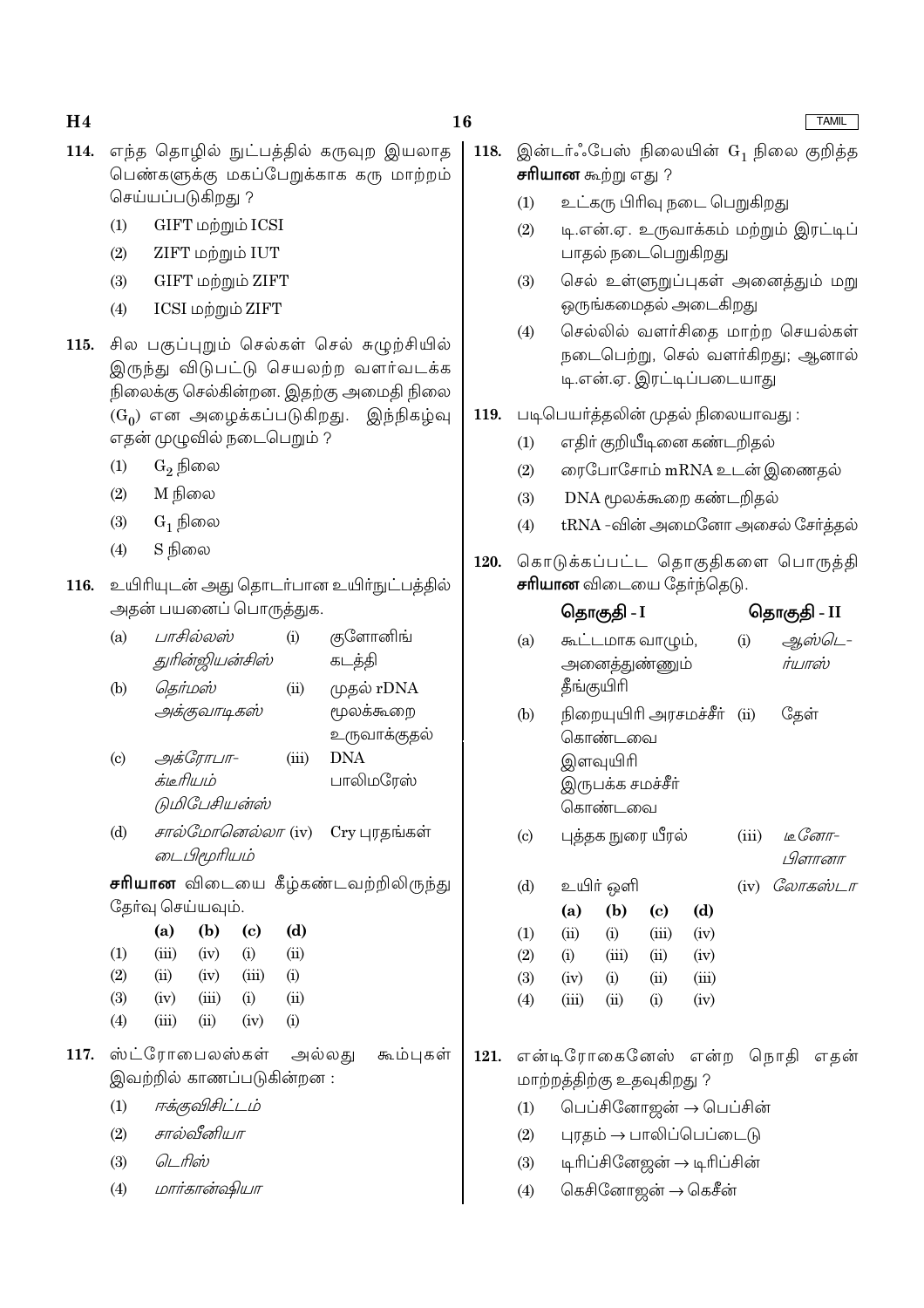- 17
- 122. நிகோடின், ஸ்ட்ரிக்னைன், மற்றும் கேஃபைன் போன்ற இரண்டாம் நிலை வளர்சிதைப் பொருட்கள் தாவரங்களால் இதற்காக உற்பத்தி செய்யப் படுகின்றன :
	- இனப்பெருக்கத்தின் மீதுள்ள செயற்பாடு  $(1)$
	- ஊட்டச் சத்துக் குறிய திறன்  $(2)$
	- வளர்ச்சி பிரதிபலிப்பு  $(3)$
	- பாதுகாப்புச் செயல்  $(4)$
- கொடுக்கப்பட்ட நோய்கள் மற்றும் நோய்க் 123. காரணிகளை பொருத்தி **சரியான** விடையை தேர்ந்தெடு.

|                            | தொகுதி – I |           |       |       | தொகுதி – II       |
|----------------------------|------------|-----------|-------|-------|-------------------|
| (a)                        |            | டைஃபாய்டு |       | (i)   | ஊசெரிரியா         |
| (b)                        |            | நிமோனியா  |       | (ii)  | பிளாஸ்மோடியம்     |
| $\left( \mathrm{c}\right)$ |            | பைலாரியா  |       | (iii) | சால்மோனெல்லா      |
| (d)                        |            | மலேரியா   |       |       | (iv) ஹீமோஃபில்லஸ் |
|                            | (a)        | (b)       | (c)   | (d)   |                   |
| $\left(1\right)$           | (iv)       | (i)       | (ii)  | (iii) |                   |
| (2)                        | (i)        | (iii)     | (ii)  | (iv)  |                   |
| (3)                        | (iii)      | (iv)      | (i)   | (ii)  |                   |
| $\left( 4\right)$          | (ii)       | (i)       | (iii) | (iv)  |                   |
|                            |            |           |       |       |                   |

- 124. கதிர் சிறுமலர்களில் காணப்படுகிறது:
	- அரைகீழ்மட்ட சூலகப்பை  $(1)$
	- $(2)$ கீழ்மட்ட சூலகப்பை
	- மேல்மட்ட சூலகப்பை  $(3)$
	- ஹைப்போகைனஸ் சூலகப்பை  $(4)$
- ஒரு இயல்பு ECG -யில் QRS கூட்டமைப்பு 125. எதனைகக்குறிக்கின்றது ?
	- வெண்டிரிக்கிளின் மின்முனைப்பியக்க  $(1)$ <u> மீட்சி</u>
	- ஆரிக்கிளின் மின்முனைப்பியக்க மீட்சி  $(2)$
	- ஆரிக்கிளின் மின்முனைப்பியக்க நீக்கம்  $(3)$
	- வெண்டிரிக்கிளின் மின்முனைப்பியக்க  $(4)$ நீக்கம்
- 126. கரும்புப் பயிரின் மீது தெளிக்கும் போது தண்டின் நீளத்தை அதிகரித்து கரும்பின் விளைச்சலை அதிகரிக்கும் தாவர வளர்ச்சி ஊக்கியின் பெயரைக் குறிப்பிடுக.
	- அப்சிசிக் அமிலம்  $(1)$
	- சைட்டோகைனின்  $(2)$
	- $(3)$ ஜிப்ரல்லின்
	- எத்திலீன்  $(4)$
- $127.$ மனிதர்கள் செயல்பாட்டால் ஏற்பட்ட மாற்றங்கள் கீழ்கண்ட எவற்றில் பரிணாமமடைந்தன ?
	- காலபகோஸ் தீவில் உள்ள டார்வின்  $(a)$ சிட்டுக் குருவிகள்
	- களைச் செடிகளில் களைகொல்லி எதிா்ப்பு  $(b)$
	- யூகேரியோட்டுகளில் மருந்துப் - $(c)$ பொருளுக்கு எதிர்ப்பு
	- மனிதன் உருவாக்கிய நாய்கள் போன்ற  $(d)$ வீட்டு விலங்கின வகைகள்
	- $(1)$  $(d)$  மட்டும்
	- $(a)$  மட்டும்  $(2)$
	- $(3)$  $(a)$  மற்றும் $(c)$
	- $(4)$ (b),  $(c)$  மற்றும்  $(d)$
- 128. பரிணாமம் குறித்த கருவியல் சான்றினை தவறென நிரூபித்தவர்:
	- வொரின்  $(1)$
	- கார்ல் எர்ன்ஸ்ட் வான் பேர்  $(2)$
	- $(3)$ ஆல்பிரட் வாலஸ்
	- சார்லஸ் டார்வின்  $(4)$
- 129. கீழ்கண்ட இணைகளில் ஒருசெல் அல்காக்களின் இணை எது ?
	- குளோரெல்லா மற்றும் ஸ்பைரூலினா  $(1)$
	- லாமினேரியா மற்றும் சர்காசம்  $(2)$
	- ஜெலிடியம் மற்றும் கிராசிலேரியா  $(3)$
	- *அனபீனா* மற்றும *வால்வாக்ஸ்*  $(4)$
- கீழ்கண்ட கூற்றுகளில் உள்ளடக்கப் பொருட்கள் 130. குறித்த எது **சாியானதல்ல** ?
	- அவை சைட்டோபிளாசத்தில் இருப்புப்  $(1)$ பொருளாக உள்ளவை.
	- எந்த சவ்வாலும் சூழப்படவில்லை.  $(2)$
	- $(3)$ உணவுத் துகள்களின் உள் விழுங்குதலில் ஈடுபடுகின்றன.
	- சைட்டோபிளாசத்தில் தனித்து உள்ளவை.  $(4)$
- 131. நீா்த்த சிறுநீா் உருவாதலை தடுக்கும் காரணி எது ?
	- JG செல்கள் ரெனின் சுரத்தலை குறைக்  $(1)$ கிறது
	- குறைவான ADH சுரக்கப்படுவதால் அதிக  $(2)$ நீர் மீள உறிஞ்சப்படல்
	- $(3)$ ஆல்டோஸ்டிரோன் விளைவால் சிறு நீர் குழல்களில் Na<sup>+</sup> மற்றும் நீர் மீள உறிஞ்சப்படுதல்
	- ஏட்ரியல் நாட்ரியூரட்டிக் காரணி இரக்க  $(4)$ நாள சுருக்கியாக செயல்படுகிறது

## H<sub>4</sub>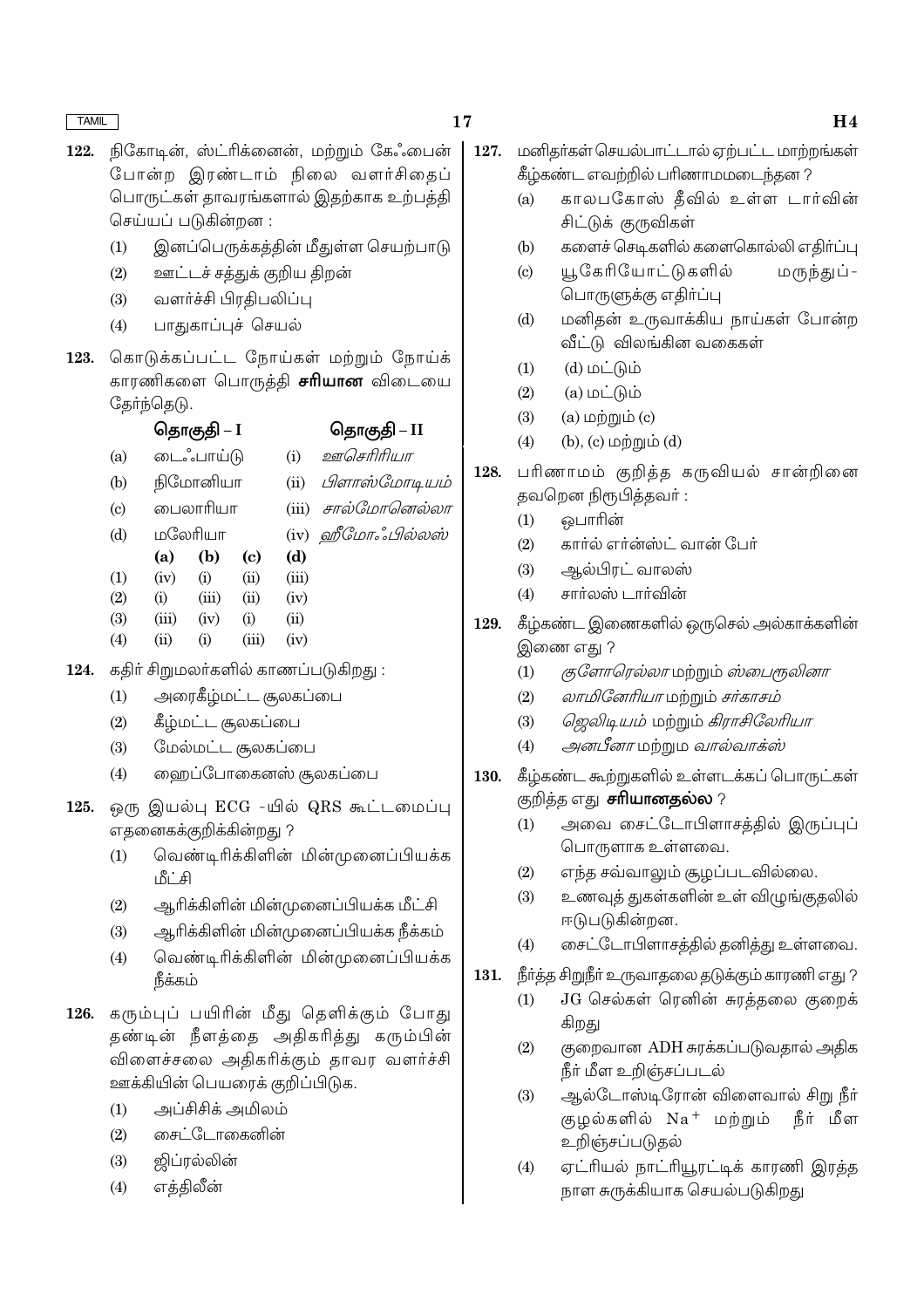- 18
- 132. **சரியாக** பொருத்தியுள்ளது எது ?
	- தலாசீமியா X பிணைப்ப  $(1)$
	- வீமோஃபீலியா Y பிணைப்ப  $(2)$
	- உடல் குரோமோ  $(3)$ ஂஂபீனையில் கீட்டோரைரியா சோமில் உள்ள ஒஸ்கிய பண்பு
	- $(4)$ அரிவாள் உடல் குரோமோ சோமில் உள்ள இரத்தச் சோகை ஒடுங்கிய பண்பு, குரோ-
- $C<sub>1</sub>$ nn $C<sub>2</sub>$ mnin-11 133. ஒரு சூழ்நிலை மண்டலத்தின் மொத்த முதல் நிலை உற்பத்தித் திறன் மற்றும் நிகர முதல்

நிலை உற்பத்தித் திறன் ஆகியவை தொடர்பு-டைய கீழ்கண்ட கூற்றுகளில் **சரியானது** எது ?

- மொத்த முதல் நிலை உற்பத்தித்திறன்  $(1)$ மற்றும் நிகர முதல் நிலை உற்பத்தித்திறன் ஆகியவற்றின் இடையே எந்தத் தொடர்பும் இல்லை.
- $(2)$ நிகர முதல்நிலை உற்பத்தித்திறனை விட, மொத்த முதல்நிலை உற்பத்தித்திறன் எப்போதும் குறைவாக உள்ளது.
- மொத்த முதல்நிலை உற்பத்தித்திறன்  $(3)$ எப்போதும் நிகர முதல்நிலை உற்பத்தித் திறனை விட அதிகமாக உள்ளது.
- மொத்த முதல்நிலை உற்பத்தித்திறன்  $(4)$ மற்றும் நிகர முதல்நிலை உற்பத்தித்திறன் ஆகியவை ஒன்றேயாகும்.
- 134. ஆக்சிஜன் கடத்தல் குறித்த தவறான கூற்று எது ?
	- நுண்ணறையில் குறை pCO<sub>2</sub> அக்சி  $(1)$ ஹீமோகுளோபின் உருவாதலுக்கு உதவிகிறது.
	- ஆக்சிஜன் ஹீமோகுளோபினோடு  $(2)$ இணைவது ஆக்சிஜனின் பகுதி அழுத்தத் தோடு தொடர்புடையது.
	- கார்பன் டை ஆக்சைடின் பகுதி அழுத்தம்  $(3)$ ஹீமோகுளோபினோடு ஆக்சிஜன் இணைதலில் தலையிடும்.
	- நுண்ணறையில் உயர் H<sup>+</sup> அடர்வு ஆக்சி  $(4)$ வீமோகுளோபின் உருவாகலுக்கு உதவுகிறது.
- *பிளாஸ்மோடியக்கின்* கொற்று ஏற்படுக்கும் 135. எந்த நிலை மனித உடலினுள் நுழைகிறது ?
	- ஆண் காமிட்டோசைட்டுகள்  $(1)$
	- டுரோஃபோசைட்டுகள்  $(2)$
	- $(3)$ ஸ்போரோசைட்டுகள்
	- பெண் காமிட்டோசைட்டுகள்  $(4)$
- 136. சிறுநீரில் கீழ்கண்ட எந்த பொருள் காணப்பட்டால், டயாபிட்டிஸ் மெல்லிட்டஸிற்கு அறிகுறியாகும் ?
	- சிறுநீர் கற்கள் மற்றும் உயர் கிளைகோ–  $(1)$ சூரியா
	- யுரேமியா மற்றும் கீட்டோரைரியா  $(2)$
	- யுரேமியா மற்றும் சிறுநீா் கற்கள்  $(3)$
	- கீட்டோரைரியா மற்றும் கிளைகோசூரியா  $(4)$
- ஒளி வினையின் போது எலெக்ட்ரான்கள் 137. இவற்றிலிருநு கடத்தப்படுவதை பிளாஸ்டோ குயினோன் துணை புரிகிறது:
	- PS-I -லிருந்து ATP சிந்தேஸ்  $(1)$
	- PS-II -விலிருந்து Cytb<sub>6</sub>f கூட்டமைப்பு  $(2)$
	- $\mathrm{Cytb}_{\alpha} \mathrm{f}$  கூட்டமைப்பிலிருந்து  $\mathrm{PS}\text{-}\mathrm{I}$  $(3)$
	- $(4)$  $PS-I$  -லிருந்து  $NADP$ <sup>+</sup>
- கொடுக்கப்பட்ட தொகுதிகளை பொருத்தி 138. **சரியான** விடையை தேர்ந்தெடு.

|                                      |                                         |                | ெதாகுதி - I       | ெதாகுதி - II |       |                |  |  |  |  |  |
|--------------------------------------|-----------------------------------------|----------------|-------------------|--------------|-------|----------------|--|--|--|--|--|
|                                      | (a)                                     |                | 6 - 15 இணைகள் (i) |              |       | டிரைகான்       |  |  |  |  |  |
|                                      |                                         | செவுள்         |                   |              |       |                |  |  |  |  |  |
|                                      |                                         | பிளவுகள்       |                   |              |       |                |  |  |  |  |  |
|                                      | (b)                                     |                | ஹெட்டிரோ–         |              | (ii)  | வட்ட வாய்கள்   |  |  |  |  |  |
|                                      |                                         |                | செர்கஸ் வால்      |              |       |                |  |  |  |  |  |
|                                      |                                         | துடுப்பு       |                   |              |       |                |  |  |  |  |  |
|                                      | $\left( \mathrm{c}\right)$              | காற்று பை      |                   |              | (iii) | கான்டிரிக்தீஸ் |  |  |  |  |  |
|                                      | (d)                                     | நச்சு கொடுக்கு |                   |              | (iv)  | ஆஸ்டீக்தீஸ்    |  |  |  |  |  |
|                                      |                                         | (a)            | (b)               | (c)          | (d)   |                |  |  |  |  |  |
|                                      | (1)                                     | (i)            | (iv)              | (iii)        | (ii)  |                |  |  |  |  |  |
|                                      | (2)                                     | (ii)           | (iii)             | (iv)         | (i)   |                |  |  |  |  |  |
|                                      | (3)                                     | (iii)          | (iv)              | (i)          | (ii)  |                |  |  |  |  |  |
|                                      | (4)                                     | (iv)           | (ii)              | (iii)        | (i)   |                |  |  |  |  |  |
| டால்ஃபினின்<br>பெண்குவின்<br>மற்றும் |                                         |                |                   |              |       |                |  |  |  |  |  |
|                                      | ஃபிளிப்பா்கள். இதற்கு எடுத்துக்காட்டு : |                |                   |              |       |                |  |  |  |  |  |
|                                      |                                         |                |                   |              |       |                |  |  |  |  |  |

- இயற்கைத் தேர்வு  $(1)$
- தழுவிப்பரவல்  $(2)$

139.

- குவி பரிணாமம்  $(3)$
- $(4)$ தொழிற்சாலை மெலானின் ஆக்கம்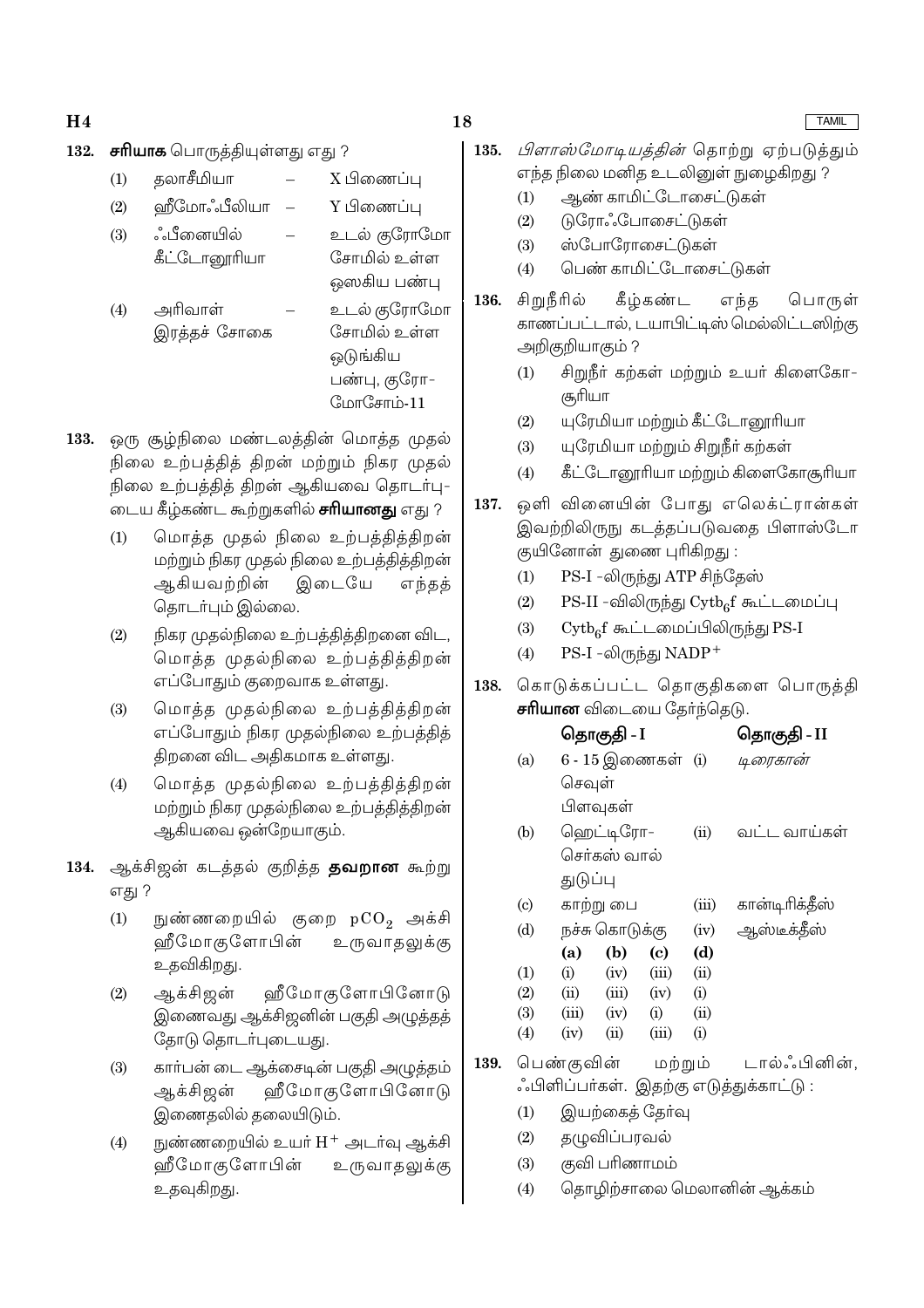| <b>TAMIL</b> |                                                                        |                                                                                                                                                                                                                                                                  | 19   |                                                                                                        |                                                                                |                                                                        |              | H <sub>4</sub>                                   |  |  |
|--------------|------------------------------------------------------------------------|------------------------------------------------------------------------------------------------------------------------------------------------------------------------------------------------------------------------------------------------------------------|------|--------------------------------------------------------------------------------------------------------|--------------------------------------------------------------------------------|------------------------------------------------------------------------|--------------|--------------------------------------------------|--|--|
| 140.         |                                                                        | பகுதியில்<br>பனிக்–குருடு<br>அண்டார்டிகா<br>ஏற்படுவது எதனால் ?                                                                                                                                                                                                   | 145. |                                                                                                        | சரியான விடையை தேர்ந்தெடு.                                                      | கொடுக்கப்பட்ட தொகுதிகளை பொருத்தி                                       |              |                                                  |  |  |
|              | (1)                                                                    | அகச்சிவப்பு கதிர்களால் விழித்திரை<br>பாதிக்கப் படுவதால்<br>குறைந்த வெப்ப நிலையில் கண்ணில்<br>உள்ள திரவங்கள் உறைவதால்<br>அதிக அளவிலான UV-B கதிர்வீச்சின்<br>காரணமாக கருவிழி வீக்கமடைவதால்<br>பனிக்கட்டியிலிருந்து<br>ஒளி<br>அதிக<br>அளவில் பிரதிபலிக்கப் படுவதால் |      |                                                                                                        | தொகுதி – I                                                                     |                                                                        |              | தொகுதி – II                                      |  |  |
|              |                                                                        |                                                                                                                                                                                                                                                                  |      | (a)                                                                                                    | கிளாஸ்டிரீடியம்<br>பூட்டிலிக்கம்                                               |                                                                        | (i)          | சைக்ளோஸ்<br>போரின் –A                            |  |  |
|              | (2)                                                                    |                                                                                                                                                                                                                                                                  |      | (b)                                                                                                    |                                                                                | டிரைக்கோடெர்மா (ii)<br>பாலிஸ்போரம்<br>மோனாஸ்கஸ்<br>(iii)<br>பர்பூரியஸ் |              | பியூட்ரிக்<br>அமிலம்                             |  |  |
|              | (3)                                                                    |                                                                                                                                                                                                                                                                  |      | (c)                                                                                                    |                                                                                |                                                                        |              | சிட்ரிக் அமிலம்                                  |  |  |
|              | (4)                                                                    |                                                                                                                                                                                                                                                                  |      | (d)                                                                                                    | <i>ஆஸ்பர்ஜில்லஸ்</i> (iv)<br>நைகர்                                             |                                                                        |              | இரத்த<br>கொலஸ்டிரால்                             |  |  |
| 141.         |                                                                        | அரை கீழ்மட்ட சூலகப்பை இதில் உள்ளது :                                                                                                                                                                                                                             |      |                                                                                                        |                                                                                |                                                                        |              | குறைக்கும்<br>காரணி                              |  |  |
|              | (1)                                                                    | பிளம்                                                                                                                                                                                                                                                            |      |                                                                                                        | (b)<br>(a)                                                                     | $\left( \mathrm{c}\right)$                                             | (d)          |                                                  |  |  |
|              | (2)                                                                    | கத்தரி                                                                                                                                                                                                                                                           |      | (1)                                                                                                    | (iii)<br>(iv)                                                                  | (ii)                                                                   | (i)          |                                                  |  |  |
|              | (3)                                                                    | கடுகு                                                                                                                                                                                                                                                            |      | (2)<br>(3)                                                                                             | (iii)<br>(iv)<br>(ii)<br>(i)                                                   | (ii)<br>(iv)                                                           | (i)<br>(iii) |                                                  |  |  |
|              | (4)                                                                    | சூரியகாந்தி                                                                                                                                                                                                                                                      |      | (4)                                                                                                    | (ii)<br>(i)                                                                    | (iv)                                                                   | (iii)        |                                                  |  |  |
| 142.         | வளர்ச்சி                                                               | அதிகமாக<br>நிலை<br>இருப்பது<br>எப்போது ?                                                                                                                                                                                                                         | 146. | நீர்<br>ஆகாயத் தாமரை மற்றும்<br>அல்லி<br>ஆகியவற்றில் மகரந்தச் சேர்க்கை இவற்றின்<br>மூலம் நடைபெறுகிறது. |                                                                                |                                                                        |              |                                                  |  |  |
|              | (1)                                                                    | உறக்க நிலை                                                                                                                                                                                                                                                       |      | (1)                                                                                                    | பூச்சிகள் மற்றும் நீா்                                                         |                                                                        |              |                                                  |  |  |
|              | (2)                                                                    | அடுக்கேற்றப் பருவம்                                                                                                                                                                                                                                              |      | (2)                                                                                                    | பூச்சிகள் அல்லது காற்று                                                        |                                                                        |              |                                                  |  |  |
|              | (3)                                                                    | ஒடுக்கப் பருவம்                                                                                                                                                                                                                                                  |      | (3)                                                                                                    | நீர் ஓட்டங்கள் மட்டும்                                                         |                                                                        |              |                                                  |  |  |
|              | முதிா்ந்து உதிா்தல்<br>(4)                                             |                                                                                                                                                                                                                                                                  |      | (4)                                                                                                    | காற்று மற்றும் நீா்                                                            |                                                                        |              |                                                  |  |  |
| 143.         | கீழ்கண்டவற்றுள் விதை உறக்கத்தை தடை<br>செய்யும் பொருள் <b>எதுவல்ல</b> ? |                                                                                                                                                                                                                                                                  |      | ராபர்ட் மே -இன் கருத்தின்படி புவியின்<br>சிற்றினப் பன்மயம் சுமார்:                                     |                                                                                |                                                                        |              |                                                  |  |  |
|              | (1)                                                                    | பாரா — அஸ்காா்பிக் அமிலம்                                                                                                                                                                                                                                        |      | (1)                                                                                                    | 7 மில்லியன்                                                                    |                                                                        |              |                                                  |  |  |
|              | (2)                                                                    | ஜிப்ரல்லிக் அமிலம்                                                                                                                                                                                                                                               |      | (2)                                                                                                    | 1.5 மில்லியன்<br>20 மில்லியன்                                                  |                                                                        |              |                                                  |  |  |
|              | (3)                                                                    | அப்சிசிக் அமிலம்                                                                                                                                                                                                                                                 |      | (3)<br>(4)                                                                                             | 50 மில்லியன்                                                                   |                                                                        |              |                                                  |  |  |
|              | (4)                                                                    | பினாலிக் அமிலம்                                                                                                                                                                                                                                                  |      |                                                                                                        |                                                                                |                                                                        |              |                                                  |  |  |
|              |                                                                        |                                                                                                                                                                                                                                                                  | 148. |                                                                                                        |                                                                                |                                                                        |              | வறையறு நொதிகள் குறித்து <b>தவறான</b> கூற்று எது? |  |  |
| 144.         | ஒளிசுவாசத்தில் RuBisCo நொதியின் ஆக்ஸி-<br>ஜனேற்ற நிகழ்வால் தோன்றுவது:  |                                                                                                                                                                                                                                                                  |      |                                                                                                        | ஒட்டும் முனைகள் டி.என்.ஏ. லைகேஸ்<br>(1)<br>மூலம் இணைக்கப்படுகிறது.<br>நொதியும் |                                                                        |              |                                                  |  |  |
|              | (1)                                                                    | 1 மூலக்கூறு 4-கார்பன் பொருள்<br>1 மூலக்கூறு 2-கார்பன் பொருள்                                                                                                                                                                                                     |      | (2)                                                                                                    | ஒவ்வொரு<br>வறையறு<br>-வின் முழு<br>நீளத்தை<br>டி.என்.ஏ.<br>ஆராய்கிறது.         |                                                                        |              |                                                  |  |  |
|              | (2)                                                                    | 2 மூலக்கூறுகள் 3-கார்பன் பொருள்                                                                                                                                                                                                                                  |      | (3)                                                                                                    | பாலின்ட்ரோமிக் பகுதிகளில் டி.என்.ஏ.<br>இழைகளை அவை வெட்டுகிறது.                 |                                                                        |              |                                                  |  |  |
|              | (3)                                                                    | 1 மூலக்கூறு 3-கார்பன் பொருள்                                                                                                                                                                                                                                     |      | (4)                                                                                                    |                                                                                |                                                                        |              | பயன்                                             |  |  |
|              | 1 மூலக்கூறு 6-கார்பன் பொருள்<br>(4)                                    |                                                                                                                                                                                                                                                                  |      |                                                                                                        | மரபு பொறியியலில் அவை<br>படுகிறது.                                              |                                                                        |              |                                                  |  |  |
|              |                                                                        |                                                                                                                                                                                                                                                                  |      |                                                                                                        |                                                                                |                                                                        |              |                                                  |  |  |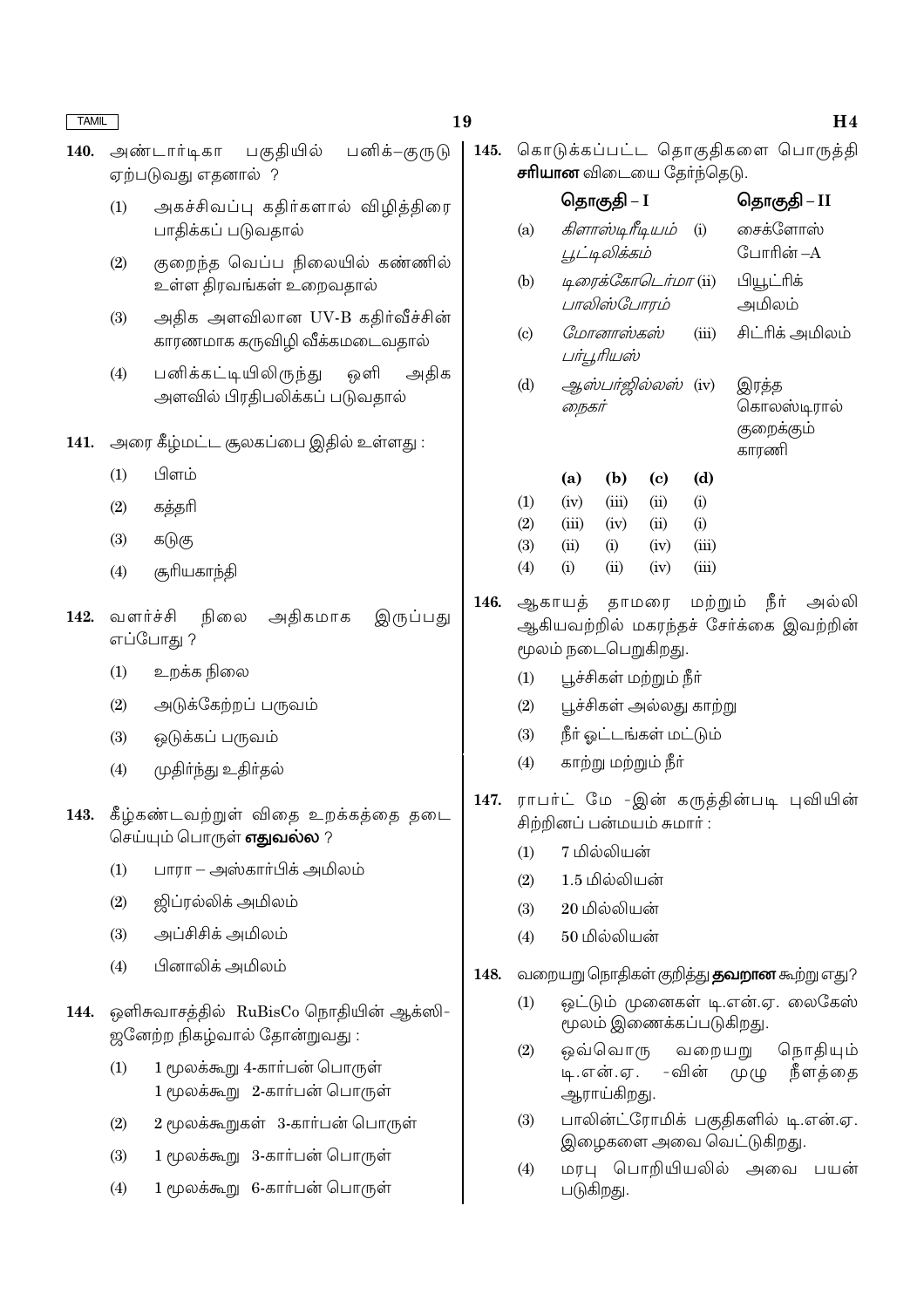#### 20

- 149. கூழ்ம மின் ஆற்றலால் பகுப்பின் மூலம் பிரித்தெடுக்கப்பட்ட DNA துண்டங்களை இதன் உதவியுடன் பார்க்க முடியும் :
	- அகச் சிவப்புக் கதிர்வீச்சில் எத்திடியம்  $(1)$ புரோமைடு
	- பிரகாசமான நீல ஓளியில் அசிடோ- $(2)$ கார்மைன்
	- UV கதிர்வீச்சில் எத்திடியம் புரோமைடு  $(3)$
	- UV கதிர்வீச்சில் அசிடோகார்மைன்  $(4)$
- ஹிசார்டேல் என்ற புதிய வகை செம்மறி ஆடு **150.** .<br>பிக்கானரி ஈவகள் மற்றும் மரினோ ராம்களை எவ்வகை கலப்பு மேற்கொண்டு உருவாக்கப் பட்டது ?
	- $(1)$ உள் கலப்பு
	- $(2)$ வெளி கலப்பு
	- திடீர் மாற்ற கலப்பு  $(3)$
	- குறுக்கு கலப்பு  $(4)$
- உடற்குழியற்ற மற்றும் இருபக்க சமச்சீர் 151. கொண்ட விலங்குகளின் தொகுதி எது ?
	- அன்னலிடா  $(1)$
	- $(2)$ டீனோஃபோரா
	- தட்டை புழுக்கள்  $(3)$
	- $(4)$ அஸ்கெல்மிந்தஸ்
- இரண்டு கார இணைகளுக்கிடையில் உள்ள 152. தூரம் 0.34 nm மற்றும் இயல்பு பாலூட்ட செல்லின் மொத்த கார இணைகள்  $6.6 \times 10^9$  bp எனில், டி.என்.ஏ. -வின் நீளம் தோராயமாக எது ?
	- 2.7 மீட்டர்கள்  $(1)$
	- $2.0181 + \text{if}$ கள்  $(2)$
	- 2.5 மீட்டர்கள்  $(3)$
	- 2.2 மீட்டர்கள்  $(4)$
- 153. பாரம்பரியத்திற்கான குரோமோசோம் கோட் பாட்டின் சோதனை சரிபார்ப்பு இவரால் நடத்தப் பட்டது :
	- மார்கான்  $(1)$
	- $(2)$ பெண்டல்
	- $(3)$ சுட்டன்
	- பொவேரி  $(4)$
- 154. கீழ்கண்டவற்றிலிருந்து **சரியான** இணையைத் தேர்ந்தெடுக்கவும். எக்ஸோநியூக்ளி- - DNA -வில் குறிப்  $(1)$ 
	- யேஸ்கள் பிட்ட இடங்களில் வெட்டுகின்றன
	- வைடுகள்)கள் - இரு DNA மூலக்கூறு–  $(2)$ களை இணைக்கின்றன
	- $(3)$ பாலிமெரேஸ்கள் - DNA -வை துண்டங்-களாக உடைக்கின்றன
	- $(4)$ நியூகிளியேஸ்கள்-DNA -ன்இரு இழை-களைப் பிரிக்கின்றன
- நோய் தடைக்காப்பு குறித்த **தவறான** கூற்று 155. எது ?
	- வளர் கரு தாயிடமிருந்து ஆன்டிபாடி- $(1)$ களை பெற்றுக் கொள்ளும். இது மந்தமான நோய்தடைக்காப்புக்கு எடுத்துக் காட்டு.
	- $(2)$ உயிர் அல்லது செயலிழந்த ஆன்டி-ஜென்கள் ஓம்புயிரியில் செலுத்தப் பட்டால் அவை ஆன்டிபாடிகளை உருவாக்கும். இது ஆற்றல் மிகு நோய் தடைகாப்பாகும்.
	- $(3)$ ஆன்டிபாடிகளை நேரடியாக செலுத்துதல் மந்தமான நோய் தடைகாப்பாகும்.
	- ஆற்றல் மிகு நோய் தடைகாப்பு உடனடி- $(4)$ யாகவும் முழு துலங்கலை கொடுக்கும்.
- உட்சுவாசம் நிகழ்வுகளில் **சாியானவை** எவை ? 156.
	- உதிர விதானம் சுருங்கல்  $(a)$
	- வெளி விலா எலும்பிடைக்கசைகள்  $(b)$ சுருங்குதல்
	- நுரையீரல் கொள்ளளவு குறைதல்  $\left( \mathrm{c}\right)$
	- நுரையீரலிடை அழுத்தம் அதிகரிக்தல்  $(d)$
	- $(d)$  மட்டும்  $(1)$
	- $(2)$  $(a)$  மற்றும்  $(b)$
	- $(3)$ (c) மற்றும்  $(d)$
	- $(4)$  $(a)$ ,  $(b)$  மற்றும்  $(d)$
- 157. கீழ்கண்டவற்றுள் **தவறான** கூற்று எது ?
	- மரபு பொறியியல் மூலம் *ஈ-கோலையில்*  $(1)$ இன்சுலின் உருவாக்கப்படுகிறது
	- மனிதனில் இன்சுலின் ஒரு முன்-இன்சு- $(2)$ லினாக உருவாக்கப்படுகிறது
	- இன்சுலினில்  $(3)$ முன் ஒ(ந கூடுதல் பெப்டைடு, C- பெப்டைடு உள்ளது
	- செயல்படு இன்சுனில், A மற்றும் B  $(4)$ சங்கிலி ஹைட்ரஜன் பிணைப்புகளால் இணைந்திருக்கும்

#### **TAMIL**

### $H<sub>4</sub>$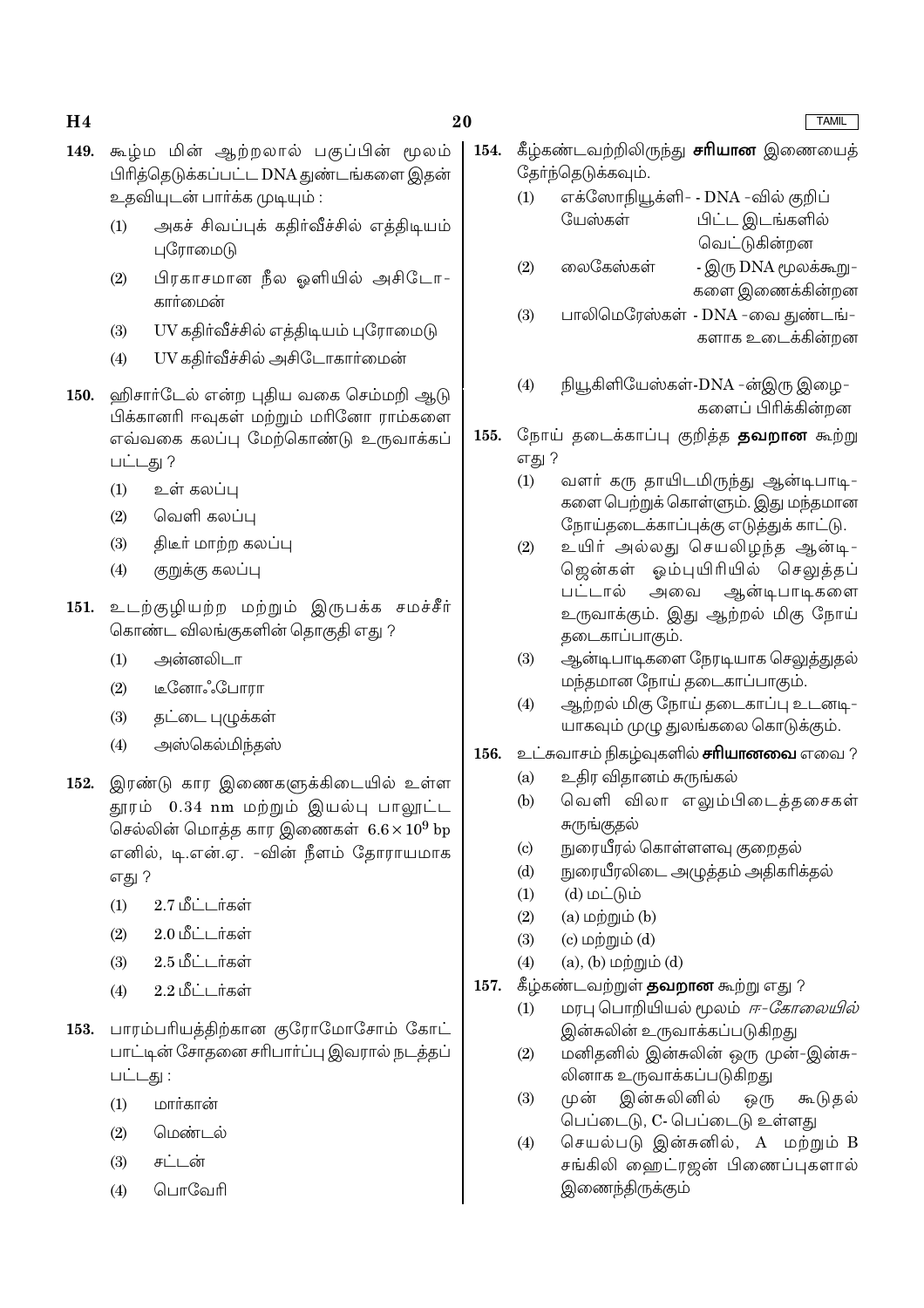| $1$ $\sim$ $\sim$ $\sim$ $\sim$ |                                                                                                         |                                                    |                                          |                                          |               |                             |                                           |      |  |  |
|---------------------------------|---------------------------------------------------------------------------------------------------------|----------------------------------------------------|------------------------------------------|------------------------------------------|---------------|-----------------------------|-------------------------------------------|------|--|--|
|                                 |                                                                                                         |                                                    |                                          |                                          |               |                             | 158. புல் சூழ்நிலை மண்டலத்தில் உணவூட்ட    | 161. |  |  |
|                                 |                                                                                                         |                                                    |                                          |                                          |               |                             | நிலைகளுடன் <b>சரியான</b> சிற்றின உதாரணங்- |      |  |  |
|                                 | களைப் பொருத்தவும்.                                                                                      |                                                    |                                          |                                          |               |                             |                                           |      |  |  |
|                                 | (a)                                                                                                     |                                                    | நான்காம் உணவூட்ட<br>(i)<br>காகம்<br>நிலை |                                          |               |                             |                                           |      |  |  |
|                                 | (b)                                                                                                     | நிலை                                               | இரண்டாம் உணவூட்ட (ii)                    |                                          |               |                             | கழுகு                                     |      |  |  |
|                                 | (c)                                                                                                     | நிலை                                               | முதலாம் உணவூட்ட                          |                                          |               | (iii)                       | முயல்                                     |      |  |  |
|                                 | (d)                                                                                                     | நிலை                                               |                                          | மூன்றாம் உணவூட்ட (iv) புல்               |               |                             |                                           |      |  |  |
|                                 |                                                                                                         |                                                    |                                          | <b>சாியான</b> விடையைத் தோ்ந்தெடுக்கவும். |               |                             |                                           |      |  |  |
|                                 |                                                                                                         | (a)                                                | (b)                                      | (c)                                      | (d)           |                             |                                           |      |  |  |
|                                 | (1)                                                                                                     | (i)                                                |                                          | $(ii)$ $(iii)$ $(iv)$                    |               |                             |                                           |      |  |  |
|                                 | (2)                                                                                                     |                                                    |                                          | $(ii)$ $(iii)$ $(iv)$ $(i)$              |               |                             |                                           |      |  |  |
|                                 | (3)                                                                                                     |                                                    |                                          | $(iii)$ $(ii)$ $(i)$ $(iv)$              |               |                             |                                           |      |  |  |
|                                 | (4)                                                                                                     | (iv)                                               | $(iii)$ $(ii)$                           |                                          | (i)           |                             |                                           |      |  |  |
| 159.                            |                                                                                                         |                                                    |                                          |                                          |               |                             | கொடுக்கப்பட்ட தொகுதிகளை பொருத்தி          |      |  |  |
|                                 |                                                                                                         |                                                    |                                          | <b>சாியான</b> விடையை தேர்ந்தெடு.         |               |                             |                                           | 162. |  |  |
|                                 |                                                                                                         |                                                    | தொகுதி <i>-</i> I                        |                                          |               |                             | தொகுதி - II                               |      |  |  |
|                                 | (a)                                                                                                     | பிட்யூட்டரி                                        |                                          |                                          | (i)           |                             | கிரேவிஸ் நோய்                             |      |  |  |
|                                 |                                                                                                         | சுரப்பி                                            |                                          |                                          |               |                             |                                           |      |  |  |
|                                 |                                                                                                         |                                                    |                                          |                                          |               |                             |                                           |      |  |  |
|                                 | தைராய்டு சுரப்பி  (ii)<br>(b)<br>அட்ரீனல் சுரப்பி (iii)<br>$\left( \mathrm{c} \right)$<br>(d)<br>கணையம் |                                                    |                                          |                                          |               | டையாபிட்டிஸ்<br>மெல்லிட்டஸ் |                                           |      |  |  |
|                                 |                                                                                                         |                                                    |                                          |                                          |               | டையாபிட்டிஸ்<br>இன்சிபிடஸ்  |                                           |      |  |  |
|                                 |                                                                                                         |                                                    |                                          | (iv)                                     | அட்டிசன் நோய் |                             |                                           |      |  |  |
|                                 | (b)<br>$\left( \mathrm{e}\right)$<br>(a)                                                                |                                                    |                                          | (d)                                      |               |                             |                                           |      |  |  |
|                                 | (1)                                                                                                     |                                                    | $(ii)$ $(i)$ $(iv)$                      |                                          | (iii)         |                             |                                           |      |  |  |
|                                 | (2)                                                                                                     |                                                    | $(iv)$ $(iii)$                           | (i)                                      | (ii)          |                             |                                           | 163. |  |  |
|                                 | (3)                                                                                                     | (iii)                                              | (ii)                                     | (i)                                      | (iv)          |                             |                                           |      |  |  |
|                                 | (4)                                                                                                     | (iii)                                              | (i)                                      | (iv)                                     | (ii)          |                             |                                           |      |  |  |
| 160.                            |                                                                                                         |                                                    |                                          |                                          |               |                             | கரப்பான் பூச்சியின் தலையை நீக்கினால், அது |      |  |  |
|                                 |                                                                                                         |                                                    |                                          | சிறிது காலம் வாழும். எதனால் ?            |               |                             |                                           |      |  |  |
|                                 | (1)                                                                                                     |                                                    |                                          |                                          |               |                             | தலையில் 1/3 நரம்பு மண்டலம் உள்ளது.        |      |  |  |
|                                 |                                                                                                         |                                                    |                                          |                                          |               |                             | மீதமுள்ளவை உடலின் முதுகு புறத்தில்        |      |  |  |
|                                 |                                                                                                         | உள்ளது                                             |                                          |                                          |               |                             |                                           |      |  |  |
|                                 | (2)                                                                                                     |                                                    |                                          |                                          |               |                             |                                           |      |  |  |
|                                 | கரப்பான் பூச்சியின் உணவு பாதை மேல்<br>நரம்பணுத்திறள் வயிற்றின் கீழ் பகுதியில்                           |                                                    |                                          |                                          |               |                             |                                           |      |  |  |
|                                 |                                                                                                         |                                                    |                                          |                                          |               |                             |                                           | 164. |  |  |
|                                 |                                                                                                         | அமைந்துள்ளது<br>கரப்பான் பூச்சியில் நரம்பு மண்டலம் |                                          |                                          |               |                             |                                           |      |  |  |
|                                 | (3)                                                                                                     |                                                    |                                          |                                          |               |                             |                                           |      |  |  |
|                                 |                                                                                                         |                                                    | காணப்படாது                               |                                          |               |                             |                                           |      |  |  |
|                                 | (4)                                                                                                     |                                                    |                                          |                                          |               |                             | தலையில் நரம்பு மண்டலத்தின் ஒரு சிறு       |      |  |  |
|                                 |                                                                                                         |                                                    |                                          |                                          |               |                             | பகுதி மட்டுமுள்ளது. மீதமுள்ளவை            |      |  |  |
|                                 | உடலின் வயிற்றுப் பகுதியில் உள்ளது                                                                       |                                                    |                                          |                                          |               |                             |                                           |      |  |  |

கொடுக்கப்பட்ட தொகுதிகளை பொருத்தி<br>**சரியான** விடையை சேர்ந்தெடு

|                                      |                                   | தொகுதி - I     |                  |               | தொகுதி - II                                                                     |  |  |  |  |
|--------------------------------------|-----------------------------------|----------------|------------------|---------------|---------------------------------------------------------------------------------|--|--|--|--|
| (a)                                  |                                   | பிளாசன்டா      |                  | (i)           | ஆன்டிரஜன்                                                                       |  |  |  |  |
| (b)                                  | சோனா                              |                |                  | (ii)          | மனித                                                                            |  |  |  |  |
|                                      | பெல்லுசிடா                        |                |                  |               | கோரியானிக்                                                                      |  |  |  |  |
|                                      |                                   |                |                  |               | கொனடோ–                                                                          |  |  |  |  |
|                                      |                                   |                |                  |               | டுரோபின்                                                                        |  |  |  |  |
| $\left( \mathrm{c}\right)$           | பல்போ                             |                |                  | (iii)         | அண்டத்தின்                                                                      |  |  |  |  |
|                                      |                                   | யுரேத்திரல்    |                  |               | அடுக்கு                                                                         |  |  |  |  |
|                                      |                                   | சுரப்பிகள்     |                  |               |                                                                                 |  |  |  |  |
| (d)                                  |                                   | லெடிக் செல்கள் |                  | (iv)          | பீனிஸை                                                                          |  |  |  |  |
|                                      |                                   |                |                  |               | வழவழப்-                                                                         |  |  |  |  |
|                                      |                                   |                |                  |               | பாக்குதல்                                                                       |  |  |  |  |
|                                      | (a)                               | (b)            | (c)              | (d)           |                                                                                 |  |  |  |  |
| (1)                                  | (ii)                              | (iii)          | (iv)             | (i)           |                                                                                 |  |  |  |  |
| (2)<br>(3)                           | (iv)<br>(i)                       | (iii)<br>(iv)  | $\rm(i)$<br>(ii) | (ii)<br>(iii) |                                                                                 |  |  |  |  |
| (4)                                  | (iii)                             | (ii)           | (iv)             | (i)           |                                                                                 |  |  |  |  |
|                                      |                                   |                |                  |               |                                                                                 |  |  |  |  |
|                                      | குறித்த <b>தவறான</b> கூற்று எது ? |                |                  |               | ABO இரத்த வகையை கட்டுப்படுத்தும் 'I' ஜீன்                                       |  |  |  |  |
| (1)                                  |                                   |                |                  |               | 'i' அலீல் எந்த சர்கரையையும் உருவாக்                                             |  |  |  |  |
|                                      |                                   | குவதில்லை.     |                  |               |                                                                                 |  |  |  |  |
| (2)                                  |                                   |                |                  |               | ஜீன் 'I' மூன்று அலீல்கள் கொண்டுள்ளது.                                           |  |  |  |  |
| (3)                                  |                                   |                |                  |               | ஒரு நபரிடத்தில் மூன்றில் இரண்டு                                                 |  |  |  |  |
|                                      |                                   |                |                  |               | அலீல்கள் மட்டும் காணப்படும்.                                                    |  |  |  |  |
| (4)                                  |                                   |                |                  |               | $\mathbf{T}^\mathrm{A}$ மற்றும் $\mathbf{T}^\mathrm{B}$ இரண்டும் இருந்தால், ஒரே |  |  |  |  |
|                                      |                                   |                |                  |               | வகையான சர்கரையை வெளிபடுத்                                                       |  |  |  |  |
|                                      | துகிறது.                          |                |                  |               |                                                                                 |  |  |  |  |
|                                      |                                   |                |                  |               | கீழ்கண்ட கூற்றுகளில் எது <b>சரியானது</b> ?                                      |  |  |  |  |
| (1)                                  |                                   |                |                  |               | அடினைன் தைமைனுடன் இணை-                                                          |  |  |  |  |
|                                      |                                   | வதில்லை.       |                  |               |                                                                                 |  |  |  |  |
|                                      |                                   |                |                  |               |                                                                                 |  |  |  |  |
| (2)                                  |                                   |                |                  |               | அடினைன் இரு H-பிணைப்புகள் மூலம்                                                 |  |  |  |  |
|                                      |                                   |                |                  |               | தைமைன் உடன் இணைந்துள்ளது.                                                       |  |  |  |  |
| (3)                                  |                                   |                |                  |               | அடினைன் ஒரு H-பிணைப்பின் மூலம்                                                  |  |  |  |  |
|                                      |                                   |                |                  |               | தைமைன் உடன் இணைந்துள்ளது.                                                       |  |  |  |  |
| $\left( 4\right)$                    |                                   |                |                  |               | அடினைன் மூன்று H-பிணைப்புகளின்                                                  |  |  |  |  |
|                                      |                                   |                |                  |               | மூலம் தைமைன் உடன் இணைந்துள்ளது.                                                 |  |  |  |  |
|                                      |                                   |                |                  |               | மெய்யுட்கரு செல்களில் கிளைகோ புரதங்கள்                                          |  |  |  |  |
| கிளைகோலிபிடுகள் உருவாகும்<br>மற்றும் |                                   |                |                  |               |                                                                                 |  |  |  |  |

- முக்கியமான இடம் எது ?
- (1) பாலிசோம்கள்
- எண்டோபிளாச வலை  $(2)$
- பெராக்சிசோம்கள்  $(3)$
- கோல்கை உடலங்கள்  $(4)$

#### $H<sub>4</sub>$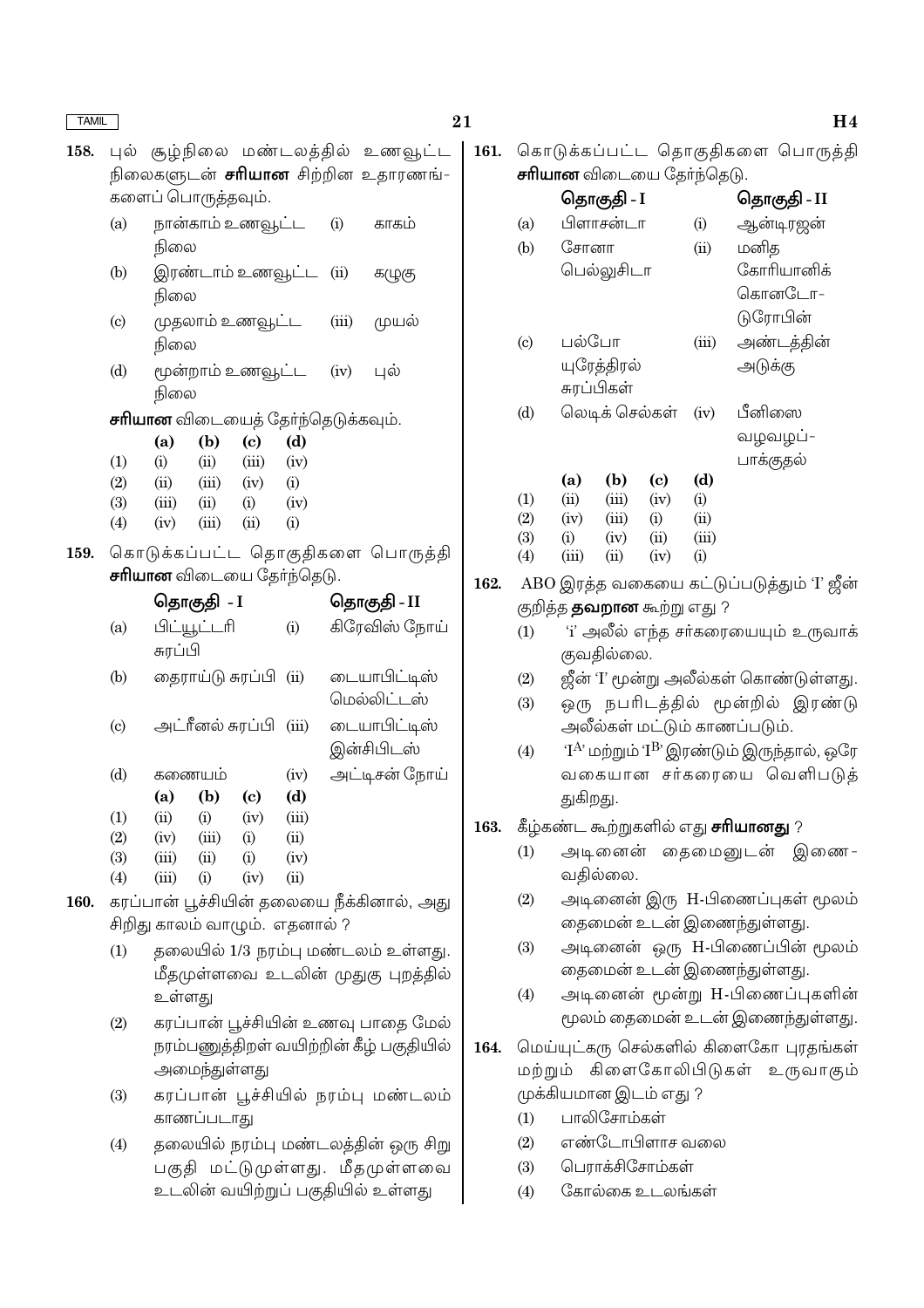| 165. | விலங்குகளில் அதிக அளவு காணப்படும்<br>புரதம் எது ?                             | 169. | உணவு பாதையிலுள்ள கோப்பை வடிவ<br>செல்கள் எவற்றிலிருந்து மாறியிருக்கிறது ? |                                                                   |                                       |                            |       |                                       |  |  |
|------|-------------------------------------------------------------------------------|------|--------------------------------------------------------------------------|-------------------------------------------------------------------|---------------------------------------|----------------------------|-------|---------------------------------------|--|--|
|      | இன்சுலின்<br>(1)                                                              |      | கூட்டு எபிதீலிய செல்கள்<br>(1)                                           |                                                                   |                                       |                            |       |                                       |  |  |
|      | ஹீமோகுளோபின்<br>(2)                                                           |      | (2)                                                                      | கட்டை வடிவ எபிதீலிய செல்கள்                                       |                                       |                            |       |                                       |  |  |
|      | கொல்லாஜன்<br>(3)                                                              |      |                                                                          |                                                                   |                                       |                            |       |                                       |  |  |
|      | லெக்டின்<br>(4)                                                               |      | (3)                                                                      |                                                                   |                                       |                            |       | தூண்வடிவ எபிதீலிய செல்கள்             |  |  |
| 166. | தாவரத்தின்<br>பாகங்கள்,<br>ஒன்றின்<br>உள்                                     |      | (4)                                                                      |                                                                   |                                       | காண்ட்ரோ சைட்டு            |       |                                       |  |  |
|      | மற்றொன்று என இரு தலைமுறைகளைக்                                                 | 170. |                                                                          |                                                                   | கடத்தியில் இணைக்கப்பட்ட DNA -வின் படி |                            |       |                                       |  |  |
|      | கொண்டுள்ளது:                                                                  |      |                                                                          |                                                                   |                                       |                            |       | எண்ணிக்கையை கட்டுப்படுத்தும் தொடர்கள் |  |  |
|      | மகரந்தப்பையின் உள்ளே மகரந்தத்<br>(a)                                          |      | இவ்வாறு அழைக்கப்படுகின்றன:                                               |                                                                   |                                       |                            |       |                                       |  |  |
|      | துகள்கள்                                                                      |      | உணர்தல் தளம்<br>(1)                                                      |                                                                   |                                       |                            |       |                                       |  |  |
|      | இரண்டு ஆண் கேமீட்டுகள் உடைய<br>(b)                                            |      | (2)                                                                      | தெரிவுசெய்யக்கூடிய குறியீடு                                       |                                       |                            |       |                                       |  |  |
|      | முளைத்த மகரந்தத் துகள்கள்<br>கனியின் உள்ளே விதை<br>$\left( \mathrm{c}\right)$ |      | (3)                                                                      | Ori தளம்                                                          |                                       |                            |       |                                       |  |  |
|      | சூலின் உள்ளே சூலிப்பை<br>(d)                                                  |      | (4)                                                                      |                                                                   | பாலின்ட்ரோம் தொடர்                    |                            |       |                                       |  |  |
|      | $(a)$ மற்றும் $(d)$<br>(1)                                                    |      |                                                                          |                                                                   |                                       |                            |       |                                       |  |  |
|      | $(a)$ மட்டும்<br>(2)                                                          | 171. |                                                                          | கொடுக்கப்பட்டுள்ள தொகுதிகளை பொருத்தி<br>சரியான விடையை தேர்ந்தெடு. |                                       |                            |       |                                       |  |  |
|      | $(a)$ , $(b)$ மற்றும் $(c)$<br>(3)                                            |      |                                                                          |                                                                   |                                       |                            |       |                                       |  |  |
|      | $(c)$ மற்றும் $(d)$<br>(4)                                                    |      |                                                                          |                                                                   | தொகுதி - I                            |                            |       | தொகுதி - II                           |  |  |
| 167. | இரண்டாம் நிலை அண்ட செல்லில் குன்றல்                                           |      | (a)                                                                      |                                                                   |                                       | கார்டை உறுப்பு             | (i)   | நடு காது                              |  |  |
|      | பகுப்பு எந்த நிலையில் நிறைவடைகிறது ?                                          |      |                                                                          | பகுதியை                                                           |                                       |                            |       |                                       |  |  |
|      | விந்தணு மற்றும் அண்ட செல் இணையும்<br>(1)                                      |      |                                                                          |                                                                   |                                       |                            |       | தொண்டை-<br>யோடு                       |  |  |
|      | நேரத்தில்                                                                     |      |                                                                          | இணைக்கிறது                                                        |                                       |                            |       |                                       |  |  |
|      | அண்ட வெளியாதலுக்கு முன்<br>(2)                                                |      | (b)                                                                      | காக்ளியா                                                          |                                       |                            | (ii)  | லாபிரிந்தின்                          |  |  |
|      | புணர்ச்சி நடை பெறும் நேரத்தில்<br>(3)                                         |      |                                                                          |                                                                   |                                       |                            |       | சுருண்ட பகுதி                         |  |  |
|      | கரு உருவான பிறகு<br>(4)                                                       |      | (c)                                                                      |                                                                   | யூஸ்டெசியன்<br>(iii)                  |                            |       | நீள்வட்ட                              |  |  |
| 168. | ஒரு தாவரப் பகுதியின் குறுக்கு வெட்டுத்                                        |      |                                                                          | குழல்                                                             |                                       |                            |       | பலகணியோடு                             |  |  |
|      | தோற்றத்தில் கீழ்கண்ட உள்ளமைப்பு பண்புகள்                                      |      |                                                                          |                                                                   |                                       |                            |       | இணைந்துள்ளது                          |  |  |
|      | காண்ப்படுகின்றன :                                                             |      | (d)                                                                      |                                                                   | ஸ்டேபிஸ்                              | (iv)                       |       | பேசில்லார்                            |  |  |
|      | கற்றை உறையால் சூழப்பட்ட அதிக<br>(a)<br>எண்ணிக்கையிலான                         |      |                                                                          |                                                                   |                                       |                            |       | சவ்வில்                               |  |  |
|      | வாஸ்குலார்<br>கற்றைகள் சிதறிக் காணப்படும்.                                    |      |                                                                          |                                                                   |                                       |                            |       | அமைந்துள்ளது                          |  |  |
|      | பெரிய அளவிலான, தெறிவான பாரன்<br>(b)                                           |      |                                                                          | (a)                                                               | (b)                                   | $\left( \mathrm{e}\right)$ | (d)   |                                       |  |  |
|      | கைமாவாலான தளத் திசு.                                                          |      | (1)                                                                      | (i)                                                               | (ii)                                  | (iv)                       | (iii) |                                       |  |  |
|      | வாஸ்குலாா் கற்றைகள் ஒருங்கமைந்தவை<br>$\left( \mathrm{c}\right)$               |      | (2)                                                                      | (ii)                                                              | (iii)                                 | (i)                        | (iv)  |                                       |  |  |
|      | மற்றும் மூடியவை.                                                              |      | (3)                                                                      | (iii)                                                             | (i)                                   | (iv)                       | (ii)  |                                       |  |  |
|      | புளோயம் பாரன்கைமா காண்ப்பட-<br>(d)                                            |      | (4)                                                                      | (iv)                                                              | (ii)                                  | (i)                        | (iii) |                                       |  |  |
|      | வில்லை.                                                                       | 172. | கொடுக்கப்பட்டவைகளுள் கார அமினோ                                           |                                                                   |                                       |                            |       |                                       |  |  |
|      | தாவரத்தின் வகையினையும் அதன் பகுதியை-                                          |      | அமிலம் எது ?                                                             |                                                                   |                                       |                            |       |                                       |  |  |
|      | யும் கண்டறிக.                                                                 |      | (1)<br>வாலைன்                                                            |                                                                   |                                       |                            |       |                                       |  |  |
|      | இருவித்திலைத்தாவர வோ்<br>(1)                                                  |      | தைரோசின்<br>(2)                                                          |                                                                   |                                       |                            |       |                                       |  |  |
|      | ஒருவித்திலைத்தாவரத் தண்டு<br>(2)                                              |      | குளூட்டாமிக் அமிலம்<br>(3)                                               |                                                                   |                                       |                            |       |                                       |  |  |
|      | ஒருவித்திலைத்தாவர வோ்<br>(3)                                                  |      |                                                                          | லைசின்                                                            |                                       |                            |       |                                       |  |  |
|      | இருவித்திலைத்தாவரத் தண்டு<br>(4)                                              |      | (4)                                                                      |                                                                   |                                       |                            |       |                                       |  |  |

### $22$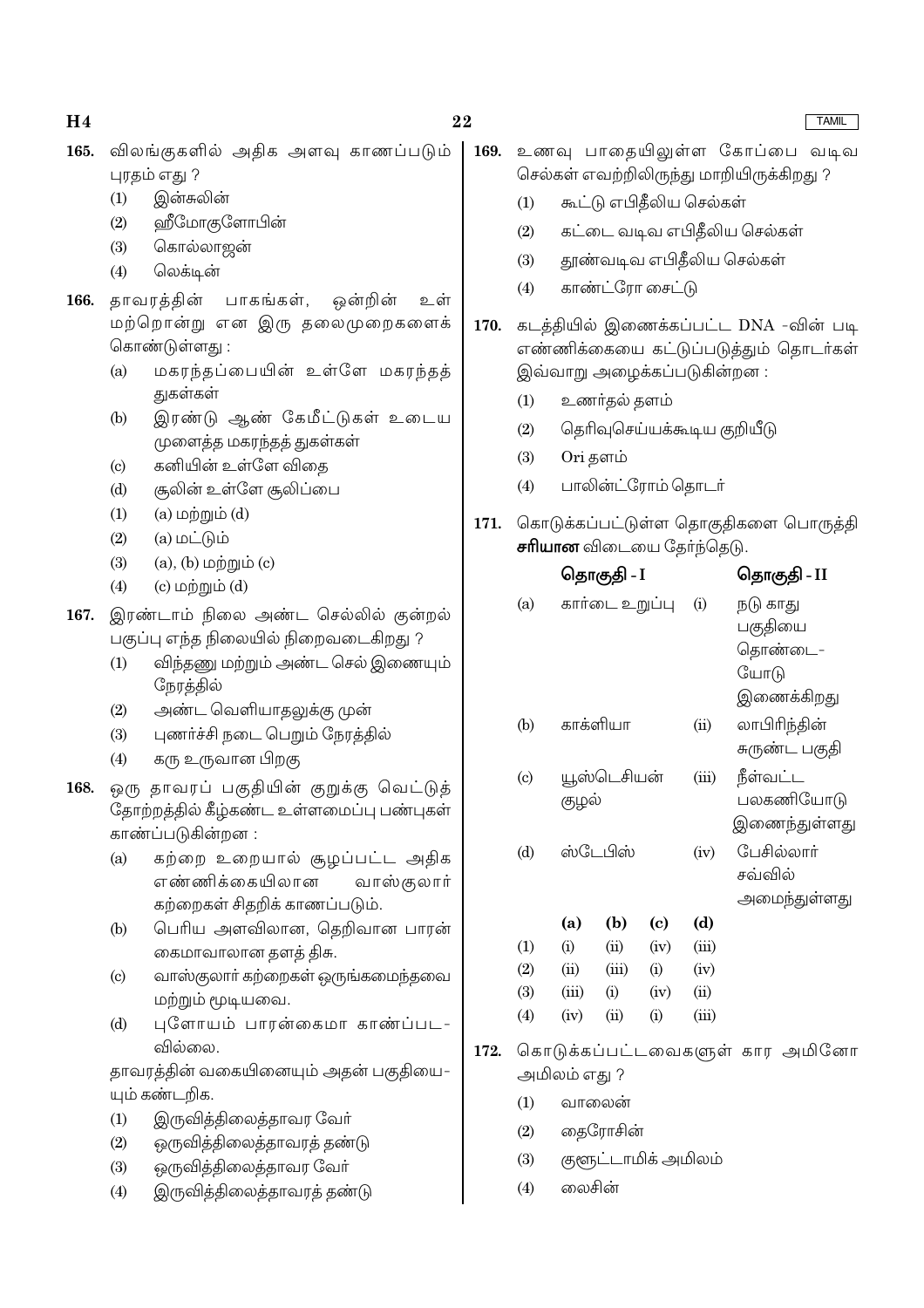$(a)$ 

குன்றல் பகுப்பு குறித்த கீழ்கண்டவற்றைப் 173. பொருத்துக.

 $(i)$ 

முடிவடைதல்

பாக்கைடீன் கையாஸ்மாக்கள்  $(b)$  $(ii)$ டிப்ளோடீன் குறுக்கெதிா்  $(c)$  $(iii)$ மாற்றம் டையாகைனசிஸ் (iv) சினாப்சிஸ்  $(d)$ கீழ்கணடவற்றிலிருந்து **சரியான** விடையைத் தேர்ந்தெடுக்கவும்.  $(a)$  $(b)$  $(c)$  $(d)$  $(1)$  $(ii)$  $(iv)$  $(iii)$  $(i)$  $(2)$  $(iv)$  $(i)$  $(ii)$  $(iii)$  $(3)$  $(i)$  $(iv)$  $(iii)$  $(ii)$  $(4)$  $(iii)$  $(i)$  $(ii)$  $(iv)$ 

சைகோடீன்

- 174. S.L. மில்லர் தன் சோதனைகளில் மூடிய குடுவையில் இருந்து எவற்றைக் கலப்பதின் மூலம் அமினோஅமிலங்களைத் தோற்று-வித்தார்?
	- $600^{\circ}$ C -ல்  $CH_3$ ,  $H_2$ ,  $NH_3$  மற்றும் நீராவி  $(1)$
	- $800^{\circ}$ C -ல்  $CH_4$ ,  $H_2$ ,  $NH_3$  மற்றும் நீராவி  $(2)$
	- $800^{\circ}$ C -ல்  $CH_3$ ,  $H_2$ ,  $NH_4$  மற்றும் நீராவி  $(3)$
	- $600^{\circ}$ C -ல்  $CH_4$ ,  $H_2$ ,  $NH_3$  மற்றும் நீராவி  $(4)$

#### **சரியான** கூற்றை தேர்ந்தெடு. 175.

- இன்சுலின் உயர் கிளைசீமியாவோடு  $(1)$ தொடர்புடையது.
- குளூக்கோகார்டிகாய்டுகள் குளூக்கோ  $(2)$ நியோ ஜெனிசிஸ்ஸை தூண்டுகிறது.
- குளுக்ககான் ஹைப்போ கிளைசீமியா  $(3)$ வோடு தொடர்புடையது.
- இன்சுலின் கணைய செல்கள் மற்றும்  $(4)$ அடிப்போசைட்டுகளுடன் செயல் படுகிறது.
- 176. எதனைக் கட்டுப்படுத்த 1987-ல் மான்ட்ரியல் பிரகடனம் கையொப்பமிடப்பட்டது ?
	- $(1)$ மின்னணு கழிவுகளை அகற்றுதல்
	- மரபு மாற்றப்பட்ட உயிரினங்களை ஒரு  $(2)$ நாட்டிலிருந்து வேறொரு நாட்டிற்கு கொண்டு செல்லுதல்
	- ஓசோனை அழிக்கும் பொருட்களின்  $(3)$ வெளியீடு
	- பசுமை இல்ல வாயுக்களின் வெளியீடு  $(4)$
- 177. புருஸ் விளிம்பு நுண் வில்லைகளை கொண்ட கன சதுர வடிவ எபிதீலியம் எங்கு காணப் படும் ?
	- யூஸ்டேஸியன் குழாய்  $(1)$
	- கடலின் உட்படலம்  $(2)$
	- $(3)$ உமிழ் நீா் சுரப்பியின் நாளங்கள்
	- $(4)$ நெஃப்ரானின் அன்மை சுருள் நுண்குழல்– கள்

178. *பேசில்லஸ் தூரின்ஜியன்சிஸ்ஸின்* நச்சு ஜீனை உட்செலுத்தி உருவாக்கப்பட்ட Bt பஞ்சு வகை எதற்கு எதிர்ப்பு ?

- பூச்சி கொன்று தின்னிகள்  $(1)$
- பூச்சி தீங்குயிரிகள்  $(2)$
- பூஞ்சை நோய்கள்  $(3)$
- தாவர நெமட்டோடுகள்  $(4)$
- கிராஃபியன் ஃபாலிக்கிளிலிருந்து அண்ட செல் 179. வெளியாதலுக்கு ஹார்மோனின் எந்த நிலை உதவுகிறது ?
	- FSH இன் குறை அடர்வு  $(1)$
	- ஈஸ்டிரஜனின் உயர் அடர்வு  $(2)$
	- புரோஜெஸ்டிரானின் உயர் அடர்வு  $(3)$
	- LH இன் குறை அடர்வு  $(4)$

#### சரியற்ற கூற்றை கண்டறிக. 180.

- வைரக் கட்டையானது டானின்கள்,  $(1)$ ரெசின்கள், எண்ணெய்கள் மற்றும் பல படிவதால் அடர்ந்த நிறத்தில் உள்ளது.
- வைரக் கட்டை நீரைக் கடத்துவதில்லை  $(2)$ ஆனால் உறுதித் தன்மையை அளிக்கிறது.
- சாற்றுக் கட்டை நீர் மற்றும் தனிமங்களை  $(3)$ வேரிலிருந்து இலைக்கு கடத்துவதில் பங்கேற்கிறது.
- சாற்றுக் கட்டையானது இரண்டாம் நிலை  $(4)$ சைலத்தின் உட்பகுதி மற்றும் அது வெளிர் நிறத்தில் காணப்படும்.

 $-0.00 -$